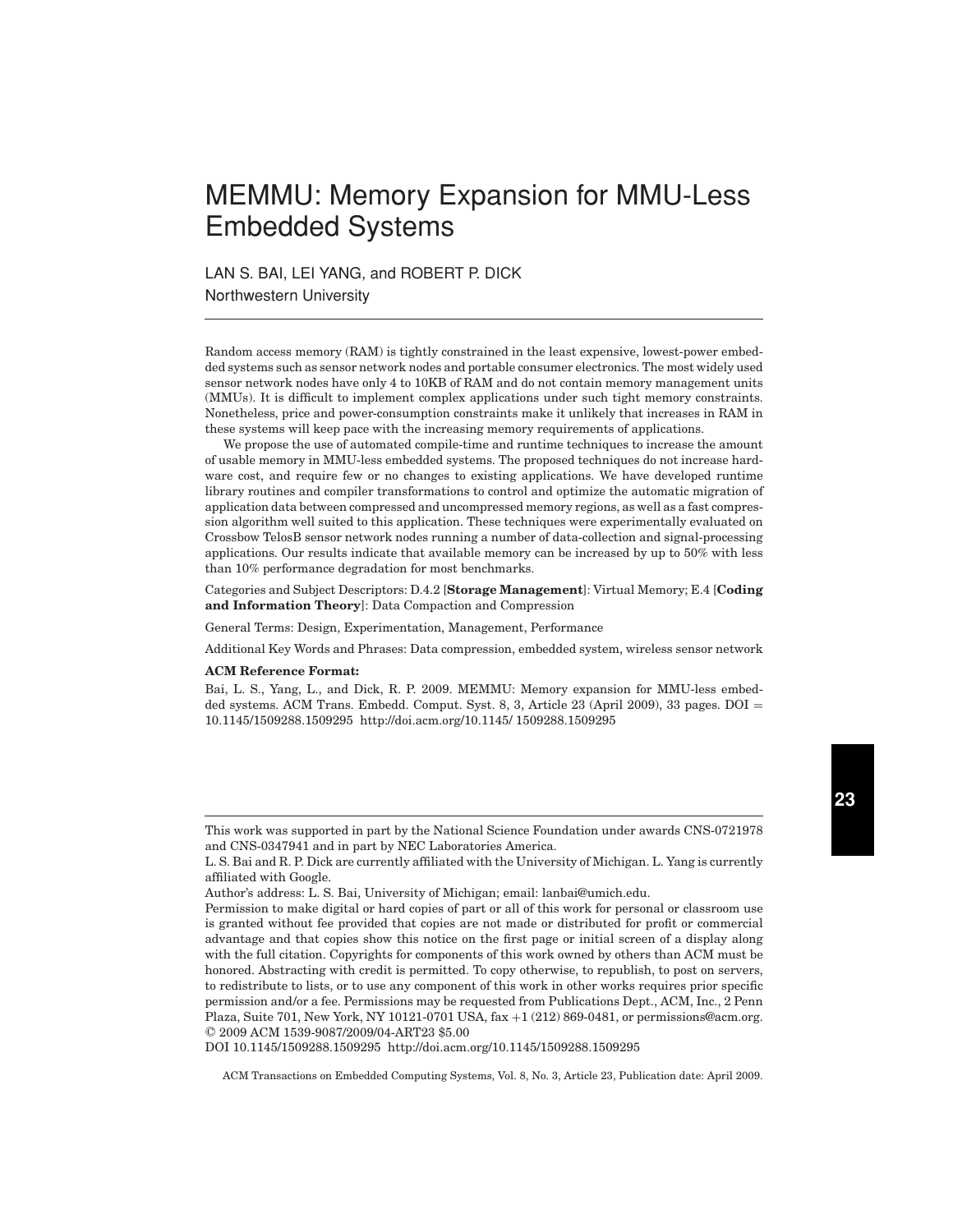# 23:2 • L. S. Bai et al.

# 1. INTRODUCTION

Low-power, inexpensive embedded systems are of great importance in applications ranging from wireless sensor networks to consumer electronics. In these systems, processing power and physical memory are tightly limited due to constraints on cost, size, and power consumption. Moreover, many microcontrollers lack memory management units (MMUs). Although the proposed techniques may be used in any memory-constrained embedded system without an MMU, this article will focus on using them to increase usable memory in sensor network nodes with no changes to hardware and with no or minimal changes to applications.

Many recent ideas for improving the communication, security, and innetwork processing capabilities of sensor networks rely on sophisticated routing [Karlof and Wagner 2003], encryption [Ganesan et al. 2003], query processing [Gehrke and Madden 2004], and signal processing [Li et al. 2002] algorithms implemented on sensor network nodes. However, sensor network nodes have tight memory constraints. For example, the popular Crossbow MICA2, MICAz, and TelosB sensor network nodes have 4KB or 10KB of RAM, a substantial portion of which is consumed by the operating system (OS) (e.g., TinyOS [Gay et al. 2005] or MANTIS OS [Abrach et al. 2003]). Tight constraints on the cost and power consumption of sensor network nodes make it unlikely for the size of physical RAM to keep pace with the demands of increasingly sophisticated in-network processing algorithms.

In order to reduce cost, sensor network nodes typically avoid the use of dedicated dynamic random access memory (DRAM) integrated circuits; in extremely low-price, low-power embedded systems, RAM is typically on the same die as the processor. Unfortunately, it is not economical to fabricate the capacitors used for high-density DRAM with the same process as processor logic. As a result, static random access memory (SRAM) is used in sensor network nodes. Unlike DRAM, SRAM generally requires six transistors per bit and has high power consumption. Increasing the amount of physical memory in sensor network nodes would increase die size, cost, and power consumption. Some researchers have proposed addressing memory constraints using hardware techniques such as compression units inserted between memory and processor. However, such hardware implementations typically have difficulty adapting to the characteristics of different application data. Moreover, they would increase the price of sensor network nodes by requiring either additional integrated circuit packages or microcontroller redesign. Barring new technologies that allow inexpensive, high-density, low-power, high-performance RAM to be fabricated on the same integrated circuits as logic, sensor network applications will continue to face strict constraints on RAM in the future.

Software techniques that use data compression to increase usable memory have advantages over hardware techniques. They do not require processor or printed circuit board redesign and they allow the selection and modification of compression algorithms, permitting good performance and compression ratio (compressed data size divided by original data size) for the target application. However, software techniques that require the redesign of applications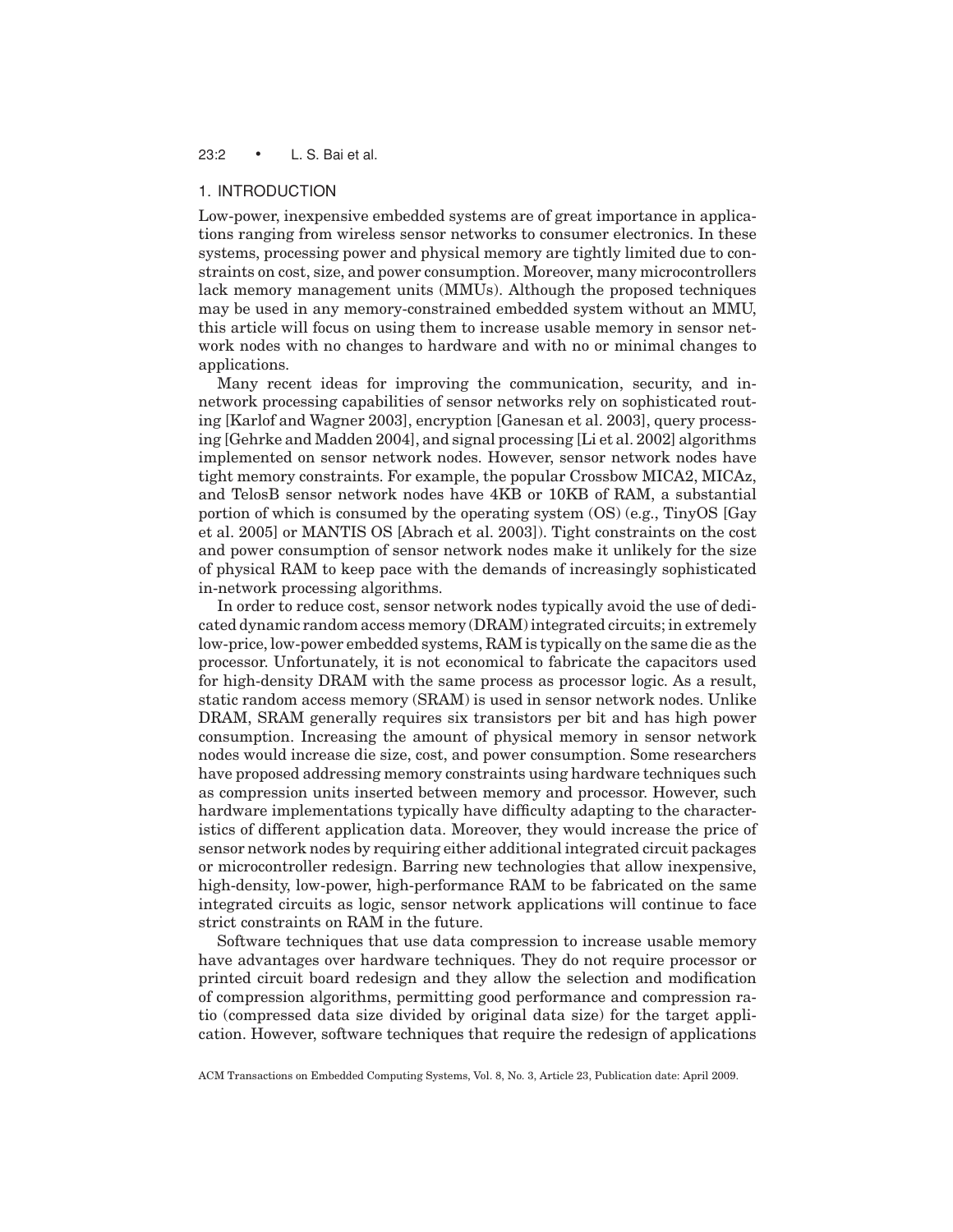are unlikely to be used by anyone but embedded systems programming experts. Unfortunately, most sensor network application experts are not embedded system programming experts. If memory expansion technologies are to be widely deployed, they should not require changes to hardware and should require minimal or no changes to applications. Motivated by the previously described observations, we propose a new software-based online memory expansion technique, named MEMMU, for use in wireless sensor networks.

The rest of this article is organized as follows. Section 2 summarizes related work and contributions. Section 3 provides a motivational scenario that illustrates the importance of the proposed technique. Section 4 describes the library and compiler techniques, optimization schemes, as well as the compression and decompression algorithms designed to automatically increase usable memory in sensor network nodes. Section 5 presents the experimental setup, describes the workloads, and discusses the experimental results in detail. Finally, Section 6 concludes the article.

# 2. RELATED WORK AND CONTRIBUTIONS

The proposed library and compiler techniques to increase usable memory build upon work in the areas of online data compression, wireless sensor networks, and high-performance data compression algorithms.

# 2.1 Software Virtual Memory Management for MMU-Less Embedded Systems

Choudhuri and Givargis [2005] proposed a software virtual memory implementation for MMU-less embedded systems based on an application level virtual memory library and a virtual memory aware assembler. They assume secondary storage (e.g., EEPROM or flash) is present in the system. Their technique automatically manages data migration between RAM and secondary storage to give applications access to more memory than provided by physical RAM. However, since accessing secondary storage is significantly slower than accessing RAM, the performance penalty of this approach can be very high for some applications. In contrast, MEMMU requires no secondary storage. In addition, its performance and power consumption penalties have been minimized via compile-time and runtime optimization techniques.

#### 2.2 Hardware-Based Code and Data Compression in Embedded Systems

A number of previous approaches incorporated compression into the memory hierarchy for different goals. Main memory compression techniques [Tremaine et al. 2001] insert a hardware compression/decompression unit between cache and RAM. Data are stored uncompressed in cache, and are compressed online when transferred to memory. Main memory compression techniques are used to improve the system performance by providing virtually larger memory. Code compression techniques [Lekatsas et al. 2000] store instructions in compressed format in ROM and decompress them during execution. Compression is usually performed off-line and can be slow, while decompression is done during execution, usually by special hardware, and must be very fast. Code compression

ACM Transactions on Embedded Computing Systems, Vol. 8, No. 3, Article 23, Publication date: April 2009.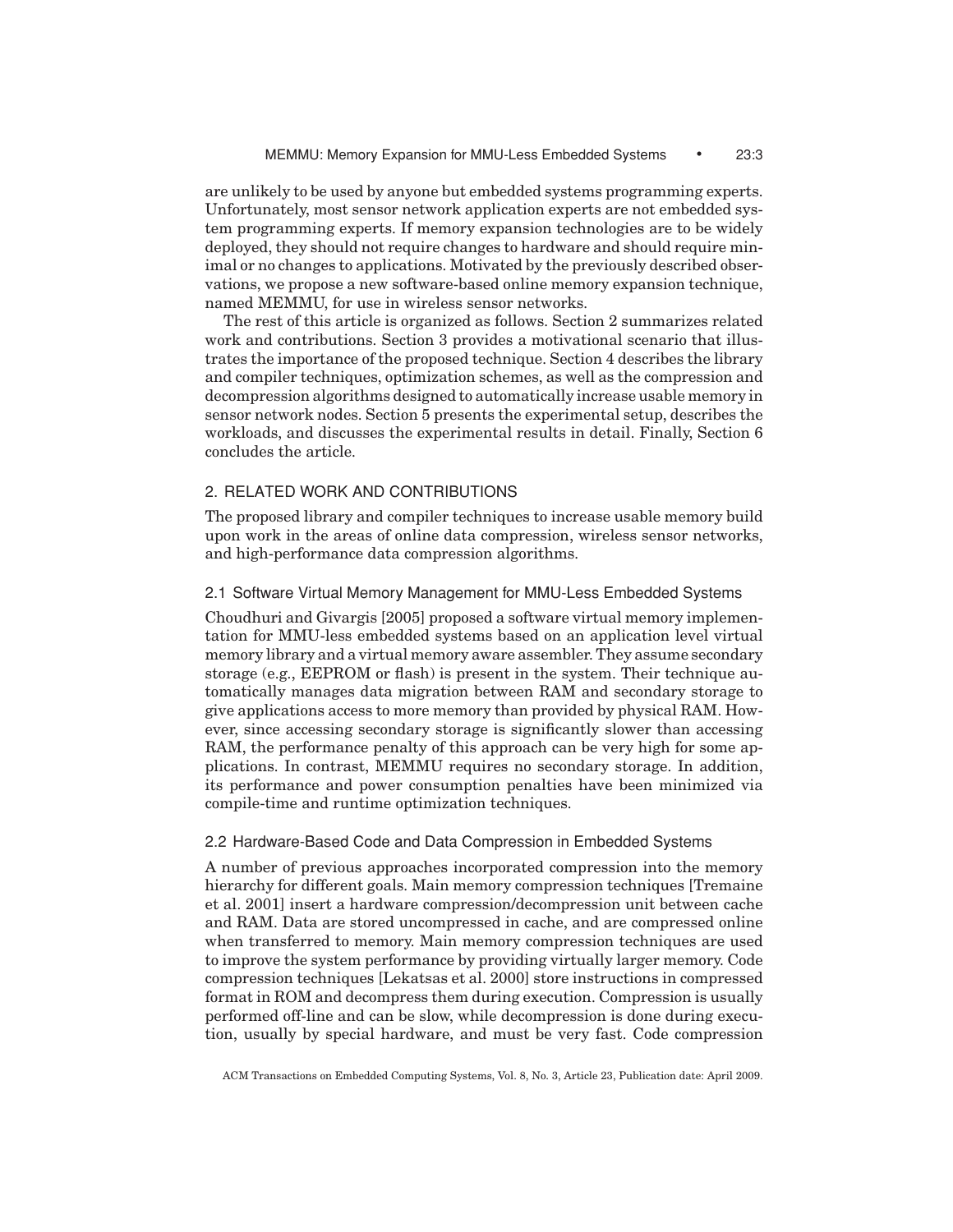# 23:4 • L. S. Bai et al.

techniques are often used to save space in ROM for embedded systems with tight resource constraints.

### 2.3 Software-Based Memory Compression

Compressed caching [Douglis 1993; Wilson et al. 1999] introduces a software cache to the virtual memory system. This cache uses part of the memory to store data in compressed format. Swap compression [Tuduce and Gross 2005] compresses swapped pages and stores them in a memory region that acts as a cache between memory and disk. The primary objective of both techniques is to improve system performance by decreasing the number of page faults that must be serviced by hard disks. Both techniques require backing store (i.e., a hard disk) when the compressed cache is filled up. In contrast, MEMMU does not rely on any backing store.

CRAMES [Yang et al. 2005] is an OS controlled, online memory compression framework designed for diskless embedded systems. It takes advantage of the OS virtual memory infrastructure and stores least recently used (LRU) pages in compressed format in physical RAM. CRAMES dynamically adjusts the size of the compressed memory area, protecting applications capable of running without it from performance or energy consumption penalties. Although CRAMES does not require any special hardware for compression/decompression, it does require an MMU. In contrast, MEMMU requires no MMU. MEMMU implements software memory management via its compile-time and runtime techniques and uses numerous optimizations to maintain performance. This capability is necessary for most sensor network nodes and low-cost embedded processors because the majority do not have MMUs.

Biswas et al. [2004] described a memory reuse method that relies upon static liveness analysis. It compresses live globals in place and grows the stack or heap into the freed region when they overflow. Their work aims at improving system reliability by resolving runtime memory shortage errors as a consequence of the difficulty in predicting the size requirement of dynamic memory objects such as stack and heap. In contrast, MEMMU tries to solve a different problem: permitting system operation when the lower bound on memory requirements already surpass physical memory. Therefore, MEMMU has a much bigger memory expansion ratio.

Cooprider and Regehr [2007] proposed an RAM compression technique that targets data elements that have values limited to small sets, which are determined using compile time analysis. In contrast, MEMMU uses online compression of data based on access patterns that are hard to determine at compile time. As a result, MEMMU can be applied to sensor data, generally permitting greater increases in usable memory. Note that Cooprider's and Regehr's technique, and MEMMU, are complementary; they compress different structures and do not significantly interfere with each other.

#### 2.4 Compression for Reducing Communication in Sensor Networks

In many sensor network applications, sensor nodes in the network must frequently communicate with each other or with a central server. Sensor nodes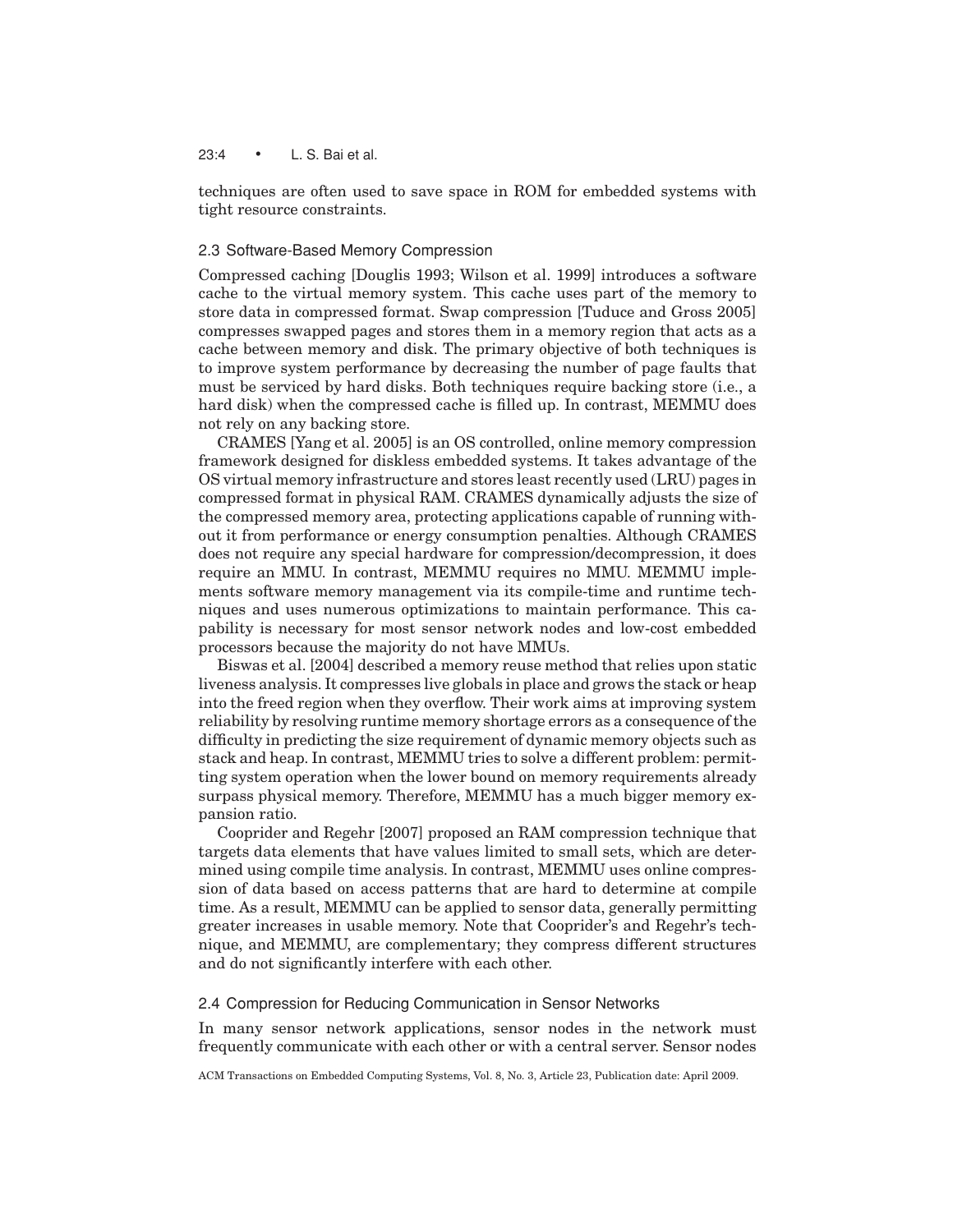have limited power sources and wireless communication accelerates battery depletion [Pottie and Kaiser 2000]. In-network data aggregation [Madden et al. 2002; Guestrin et al. 2004] and data reduction via wavelet transform or distributed regression [Hellerstein and Wang 2004; Nath et al. 2004] can significantly reduce the volume of data communicated. However, these techniques are lossy, limiting their application. Recently, researchers have proposed to reduce the amount of data communication via compression [Pereira et al. 2003; Pradhan et al. 2002] in order to reduce radio energy consumption. Our work differs from theirs in that MEMMU focuses on automated memory compression for functionality improvement instead of communication reduction.

#### 2.5 Software-Based Memory Compression Algorithms

LZO [Oberhumer] is a very fast general-purpose compression algorithm that works well on many types of in-RAM data. However, the memory requirement of LZO is at least 8KB, far exceeding the available memory of many low-end embedded systems and sensor nodes. Rizzo et al. [1997] proposed a software-based algorithm that compresses in-RAM data by only exploiting the high frequency of zero-valued data. This algorithm trades off degraded compression ratio for improved performance. Wilson et al. [1999] presented a software-based algorithm called WKdm that uses a small dictionary of recently-seen words and attempts to fully or partially match incoming data with an entry in the dictionary. Yang et al. [2006] designed a software-based memory compression algorithm for embedded systems named pattern-based partial match (PBPM). This algorithm explores frequent patterns that occur within each word of memory and exploits similarities among words.

Many software-based memory compression algorithms are not appropriate for use on sensor network nodes due to large memory requirements or poor performance. For those with sufficiently low overhead, we found none that provides a satisfactory compression ratio for sensor data. The main reasons for this follow:

- (1) Zero words are rare in many forms of sensor data.
- (2) Many forms of sensor data change gradually with time. As a result, adjacent data elements are often similar in magnitude but have very different bit patterns. Therefore, conventional dictionary-based compression does not work well. We evaluated a partial dictionary match algorithm [Yang et al. 2006] in this application. The compression ratio was much worse than delta compression. The partial dictionary match achieved an 86% compression ratio for trace data, while the proposed delta compression algorithm achieved a 50% compression ratio. We suspect that part of the cause for the poor performance of the dictionary-based algorithm was the high relative penalty for storing dictionary indices when 16-bit words are used; the algorithm performs well in another application in which 32-bit words are used.
- (3) The block size used in compression is often restricted in low-cost MMU-less devices, as we will explain later.

We propose a memory compression algorithm that operates with very high performance on the 16-bit data generally found in the memory of MICAz and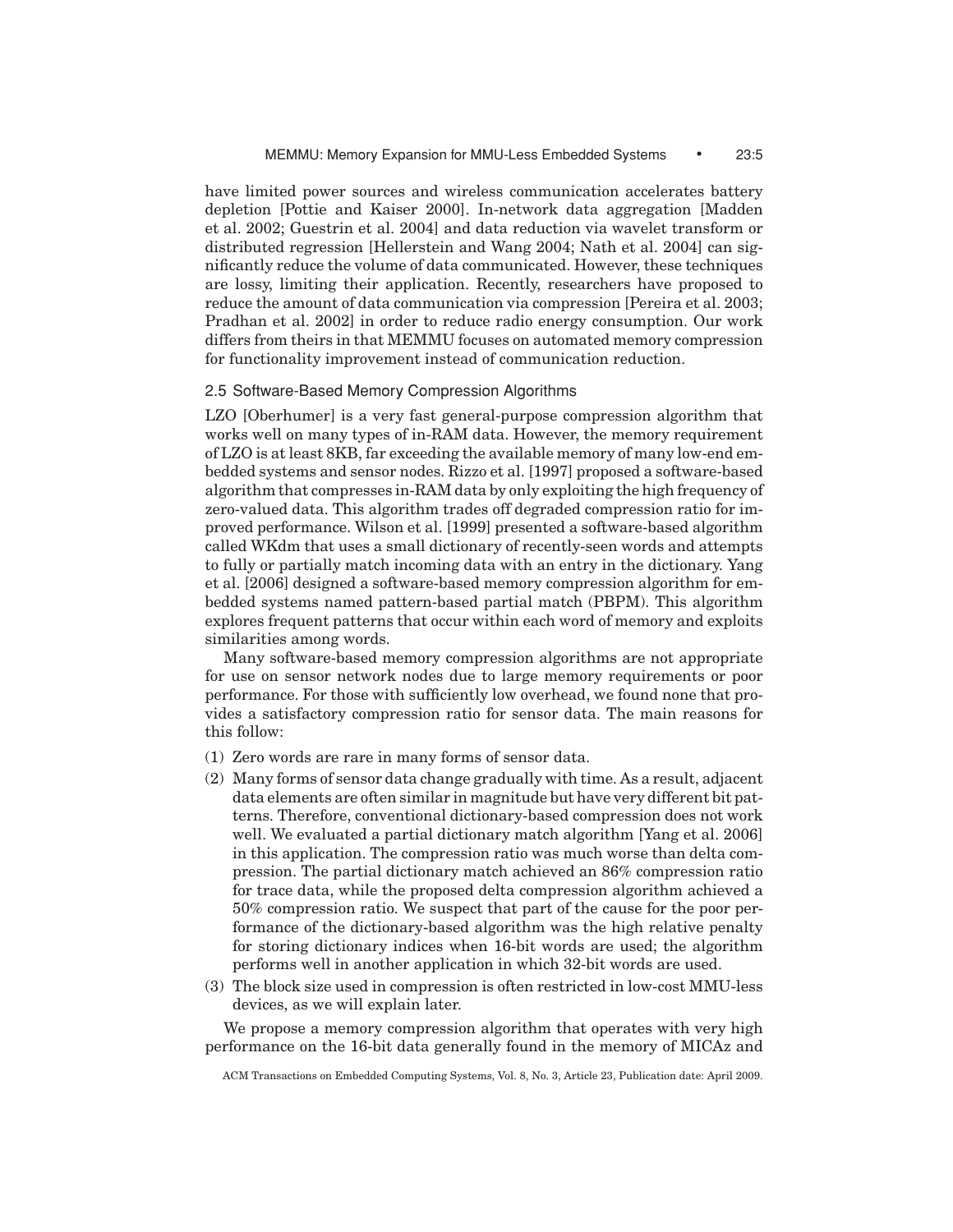23:6 • L. S. Bai et al.

TelosB sensor network nodes. The average compression ratio for various types of sensor data is approximately 50%.

### 2.6 Contributions

The proposed memory expansion technique, MEMMU, expands the memory available to applications by selectively compressing data that reside in physical memory. MEMMU uses compile-time transformations and runtime library support to automatically manage online migration of data between compressed and uncompressed memory regions in sensor network nodes.

MEMMU essentially provides a compressed RAM-resident virtual memory system that is implemented completely in software via compiler transformations and library routines. Its use requires no hardware MMU, and requires few or no manual changes to application software.

Our work makes four main contributions.

- (1) It provides application developers with access to more usable RAM and requires no or minor changes to application code and no changes to hardware.
- (2) It does not require the presence of an MMU and has other design features that enable its use in sensor network nodes with extremely tight memory and performance constraints.
- (3) It has been optimized to minimize impact on performance and power consumption; experimental results indicate that in many applications, such as data sampling and audio signal correlation computation, its performance overhead is less than 10%.
- (4) We have released MEMMU for free academic and nonprofit use [MEMMU].

MEMMU was evaluated on TelosB wireless sensor network nodes. The TelosB is an MMU-less, low-power, wireless module with integrated sensors, radio, antenna, and an 8MHz Texas Instruments MSP430 microcontroller. The TelosB has 10KB RAM and typically runs TinyOS.

# 3. MOTIVATING SCENARIO

In this section, we describe a motivating scenario that illustrates the purpose and operation of MEMMU. Consider an application in which individual sensor nodes react to particular events (e.g., low-frequency vibration) by triggering high-rate audio data sampling. After the sampling is complete, data are filtered and statistics (e.g., variance and mean) are computed and transferred to an observer node. If the raw data are of interest to the observer node, they are requested and transmitted through the network. In existing sensing architectures, the size of the data buffer is tightly constrained. For example, on a Crossbow TelosB sensor node a maximum of 9.5KB RAM is available for buffering. Moreover, sampling rate and duration cannot be increased without redesigning the sensor node hardware or increasing the complexity of application implementation. If, instead, the automated data compression technique proposed in this article is used, portions of sampled data will be automatically compressed whenever they would otherwise exceed physical memory. During filtering (e.g.,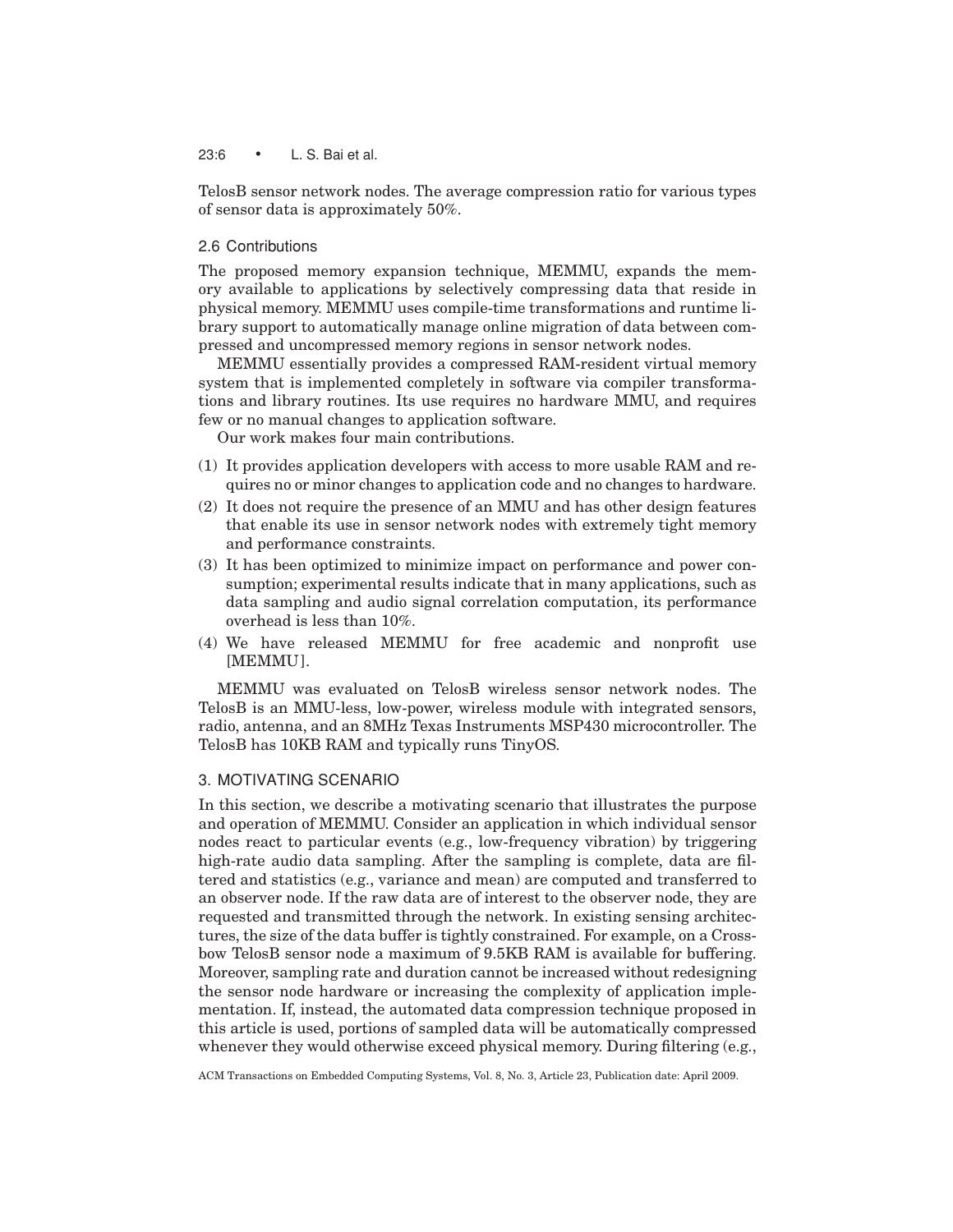convolution) data are automatically decompressed and recompressed to trade off performance and usable memory. Commonly-accessed data are cached in uncompressed format to maintain good performance. This is achieved without changes to hardware and with no or minimal changes to application code. To the application designer, it appears as if the sensor network node has more memory than is physically present.

Many wireless sensor networks use a store-and-forward technique to distribute information. Therefore, the local memory of a node is used as a shared resource to handle multiple messages traveling along different routes. In order to avoid losing data during communication, a node must generally store already-sent data until it receives an acknowledgment. As a result, the buffer can easily be filled when the communication rate is high, leading to message loss or even network deadlock. With MEMMU, usable local memory can be increased thus reducing the probability of data loss.

# 4. MEMORY EXPANSION ON EMBEDDED SYSTEMS WITHOUT MMUS

This section describes the design of MEMMU, our technique for memory expansion on embedded systems without MMUs. The main goal of MEMMU is to provide application designers with access to more usable RAM than is physically available in MMU-less embedded systems without requiring changes to hardware and with minimal or no changes to applications. We achieve this goal via online compression and decompression of in-RAM data. In order to maximize the increase in usable RAM and minimize the performance and energy penalties resulting from the technique, it is necessary to solve the following problems:

- (1) Determine which pages to compress and when to compress them to minimize performance and energy penalties. This is particularly challenging for low-end embedded systems with tight memory constraints and without MMUs.
- (2) Control the organization of compressed and uncompressed memory regions and the migration of data between them to maximize the increase in usable memory while minimizing performance and energy consumption penalties.
- (3) Design a compression algorithm for use in embedded systems that has low performance overhead, low memory requirements, and a good compression ratio for data commonly present in MMU-less embedded systems. For example, data sensed, processed, and communicated in sensor network nodes such as audio samples, light levels, temperatures, humidities, and, in some cases, two-dimensional images.

MEMMU divides physical RAM into three regions: the reserved region, the compressed region, and the uncompressed region. The reserved region is used to store uncompressed data of the OS, data structures used by MEMMU, and small data elements. The compressed region and the uncompressed region are both used by applications. Application data are automatically migrated between the compressed and the uncompressed regions. The size of each region is decided by compile-time analysis of application memory requirements and estimated compression ratio. The compressed region can be viewed as a high capacity but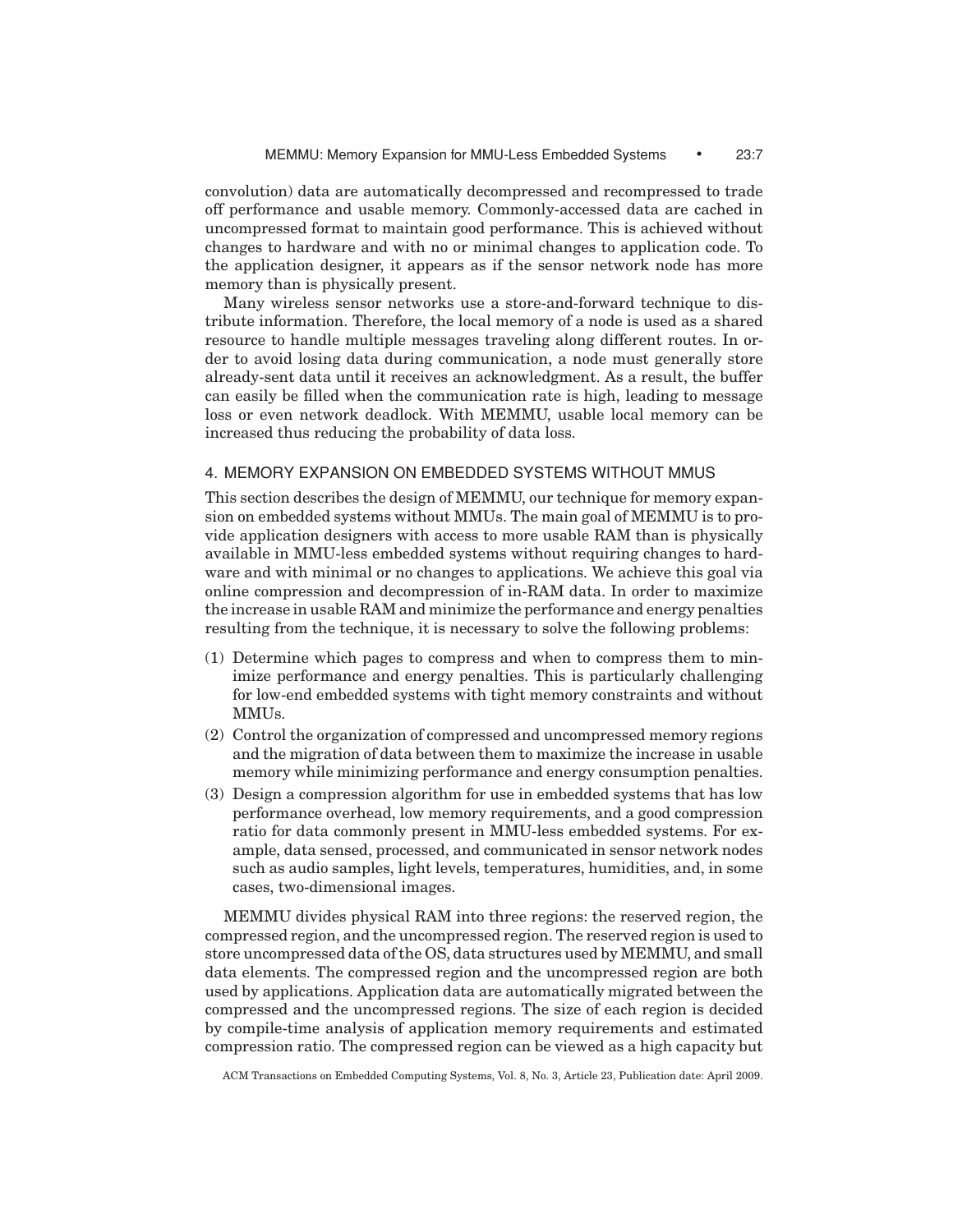# 23:8 • L. S. Bai et al.



Fig. 2. Memory coalescing.

somewhat slower form of memory, and the uncompressed region can be viewed as a small, high-performance data cache.

Figure 1 illustrates the memory layout of an embedded system using MEMMU. From the perspective of application designers, all memory in the left-most Virtual Memory column is available. Virtual memory is broken into uniform-sized regions called pages. These pages are mapped to the uncompressed or compressed region (shown to the right of Figure 1) via a softwaremaintained page table. The page number is used as an index into the page table. A memory management mechanism was designed to manage data compression, decompression, and migration between the two regions.

# 4.1 Handle-Based Data Access

Data elements are accessed via their virtual address handles. The virtual page number of a corresponding virtual address is obtained by dividing the virtual address by the page size. The mapping from virtual page to RAM is stored in a page table maintained as an array. For example, if the content of index *n* in the array is *m*, and *m* is in the range of uncompressed pages, virtual page *n* is mapped to page *m* in the uncompressed region. If *m* is greater than number of uncompressed pages, *n* is mapped to a page in the compressed region.

When data are accessed via their virtual addresses within an application, MEMMU first determines the status of the corresponding virtual page based on the page table.

(1) If the virtual page maps to an uncompressed page, the physical address can be directly obtained by adding the offset to the address of the uncompressed page. The data element is then accessed via its physical address.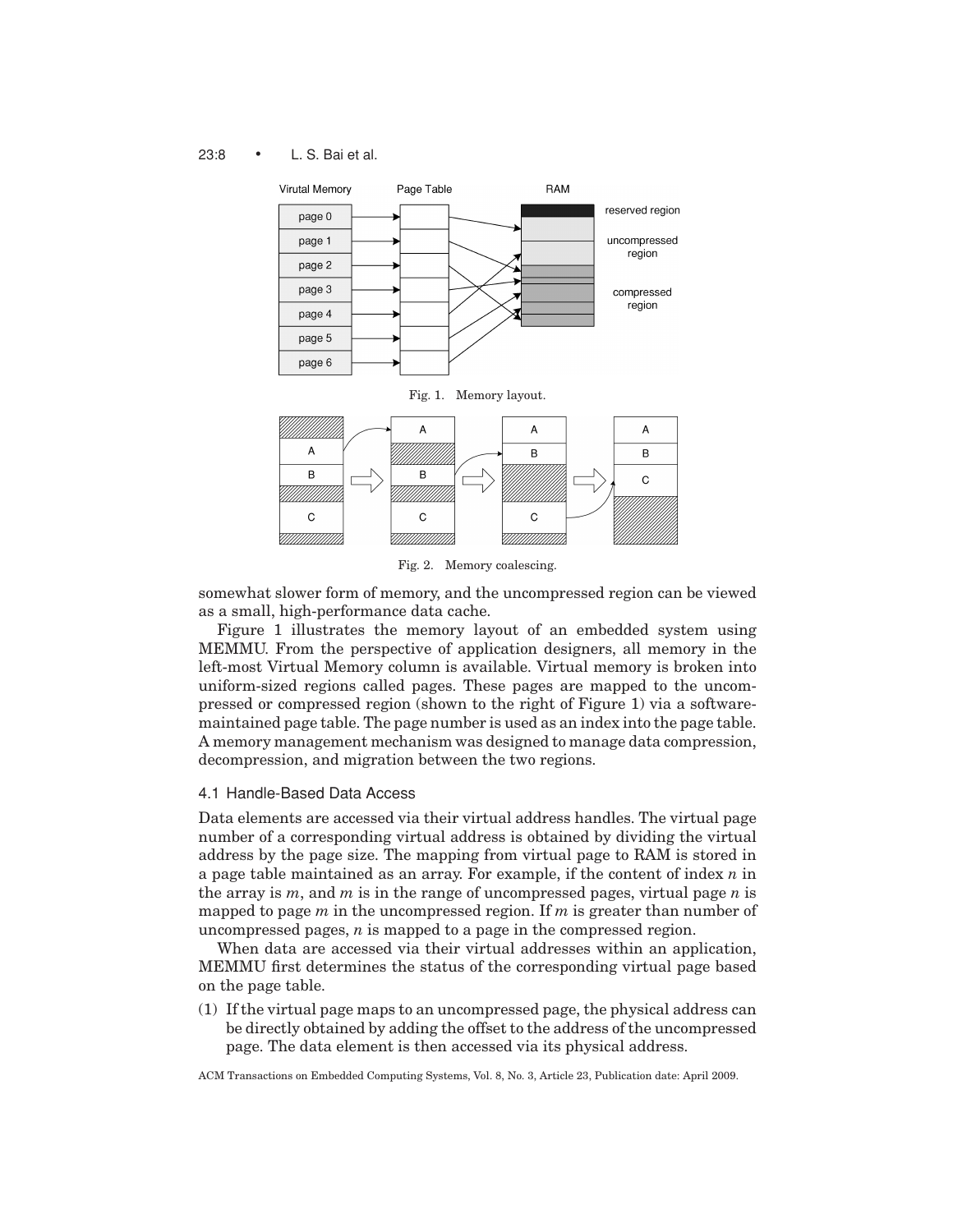

Fig. 3. Write handle procedure.

- (2) If the virtual page has not been accessed before (i.e., no mapping has yet been determined for the virtual page) a mapping from this page to an available page in the uncompressed region is created. If there is no available page in the uncompressed region, a victim page is moved to the compressed region to make an uncompressed page available.
- (3) If the virtual page maps to a compressed page, the page is decompressed and moved to the uncompressed region. Again, if there is no available page in the uncompressed region, a victim page is moved to the compressed region to make space for an uncompressed page available.

In order to make the procedure transparent to users, and to avoid increasing application development complexity, the routines for these operations are stored in a runtime library and compiler transformations are used to convert memory accesses within unmodified code to library calls. Figure 3 illustrates the write handle procedure. The three vertical paths prior to the final store instruction correspond to the situations discussed previously. The left path shows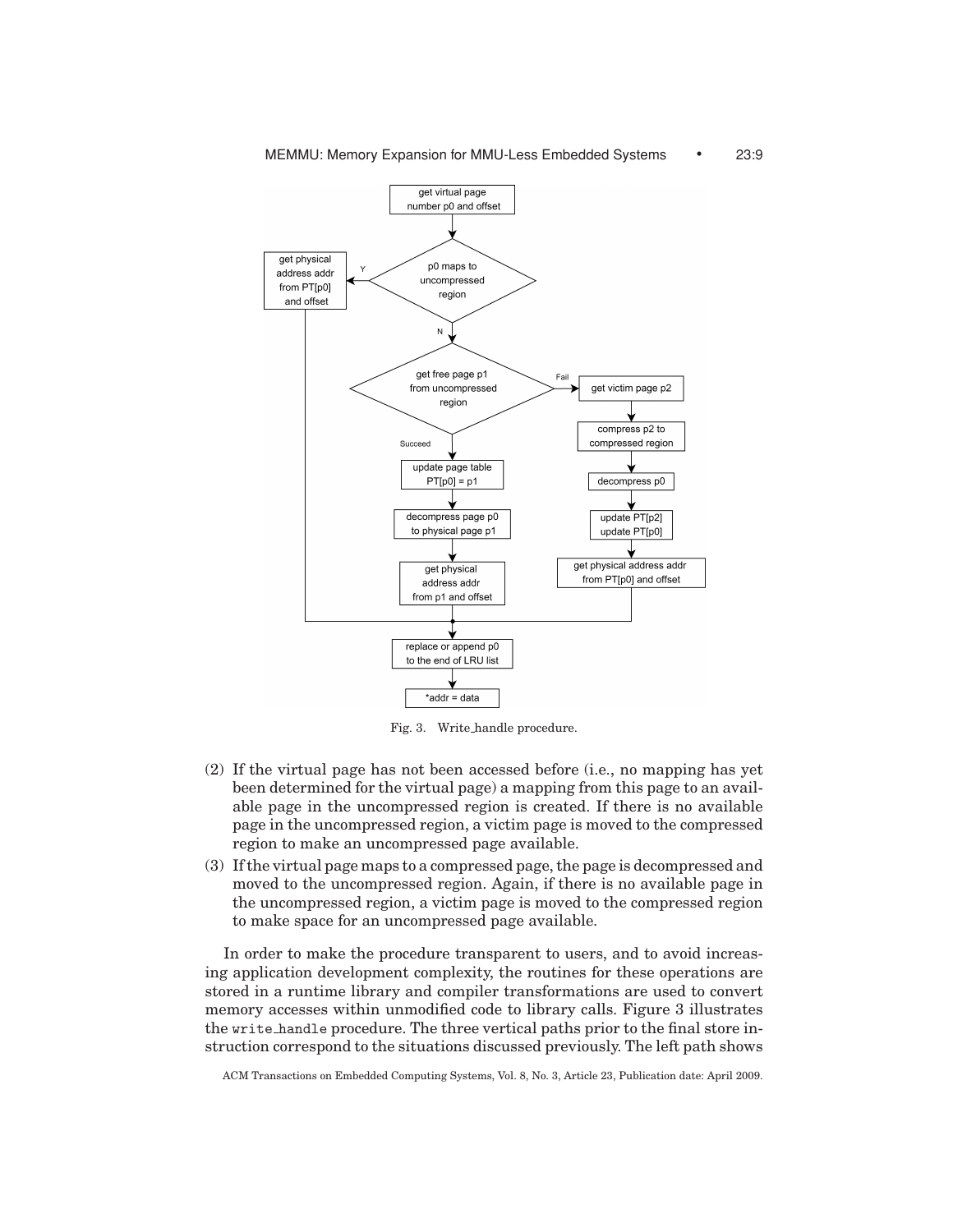#### 23:10 • L. S. Bai et al.

the case in which a virtual page *p0* maps to a page *PT[p0]* in the uncompressed region. Its physical address is computed by adding offset to the physical page address. In the other two paths, virtual page *p0* maps to a compressed page. More specifically, in the middle path, a free page *p1* is available in the uncompressed region. The compressed page is decompressed to *p1* and a mapping from *p0* to *p1* is created in the page table. Otherwise, if the uncompressed region is full, as shown in the right path, a victim page *p2* from the uncompressed region is compressed. In that case, the physical page previously used by *p2* is freed and is now used to store decompressed *p0*. Finally, *p0* is mapped to a physical page in the uncompressed region and data are written to the physical address.

#### 4.2 Memory Management and Page Replacement

When the uncompressed memory region is filled by an application, its pages are incrementally moved to the compressed region to make space available in the uncompressed region. When data in the compressed region are later accessed, they are decompressed and moved back to the uncompressed region. Ideally, pages that are unlikely to be used for a long time should be compressed to minimize the total number of compression and decompression events. MEMMU approximates this behavior via an LRU victim page selection policy. The LRU list is doubly linked. Every item in the LRU list stores the associated virtual page handle. Handles are ordered by the sequence of handle references. When a page that is already in the LRU list is accessed, it is relocated to the tail of the list, otherwise the new page is appended to the list. The page at the head of the LRU list is selected for compression. After a victim page is compressed, the corresponding node is removed from the LRU list. Therefore, page handles in the LRU list indicate pages currently residing in the uncompressed region.

Managing the uncompressed memory region is straightforward since pages have uniform sizes. On the contrary, managing the compressed region is complex since page sizes differ. Dynamic memory allocation is used in the compressed region to permit the immediate reuse of space when a page is decompressed and moved back to the uncompressed region. Compressed memory management is akin to heap management. It imposes memory overhead for keeping information such as page sizes and addresses (refer to Section 5 for MEMMU's memory overhead). This overhead is important in embedded systems that contain only a few kilobytes of RAM. We use the best fit policy, which allocates the smallest free slot equal to or larger than the required size. Best fit tends to produce the least fragmentation and minimizes the performance overhead resulting from splitting and merging free slots. Pages that are moved from the compressed region to the uncompressed region to read data and returned to the compressed region without changes have the same compressed size. As a result, they can often be returned to their prior locations in the compressed region, in which they fit exactly. In this case, no free slot merging or splitting will occur. Though best fit needs to scan the whole free slot list, the performance overhead is low because the number of free slots, which is upper-bounded by the number of compressed pages, is small.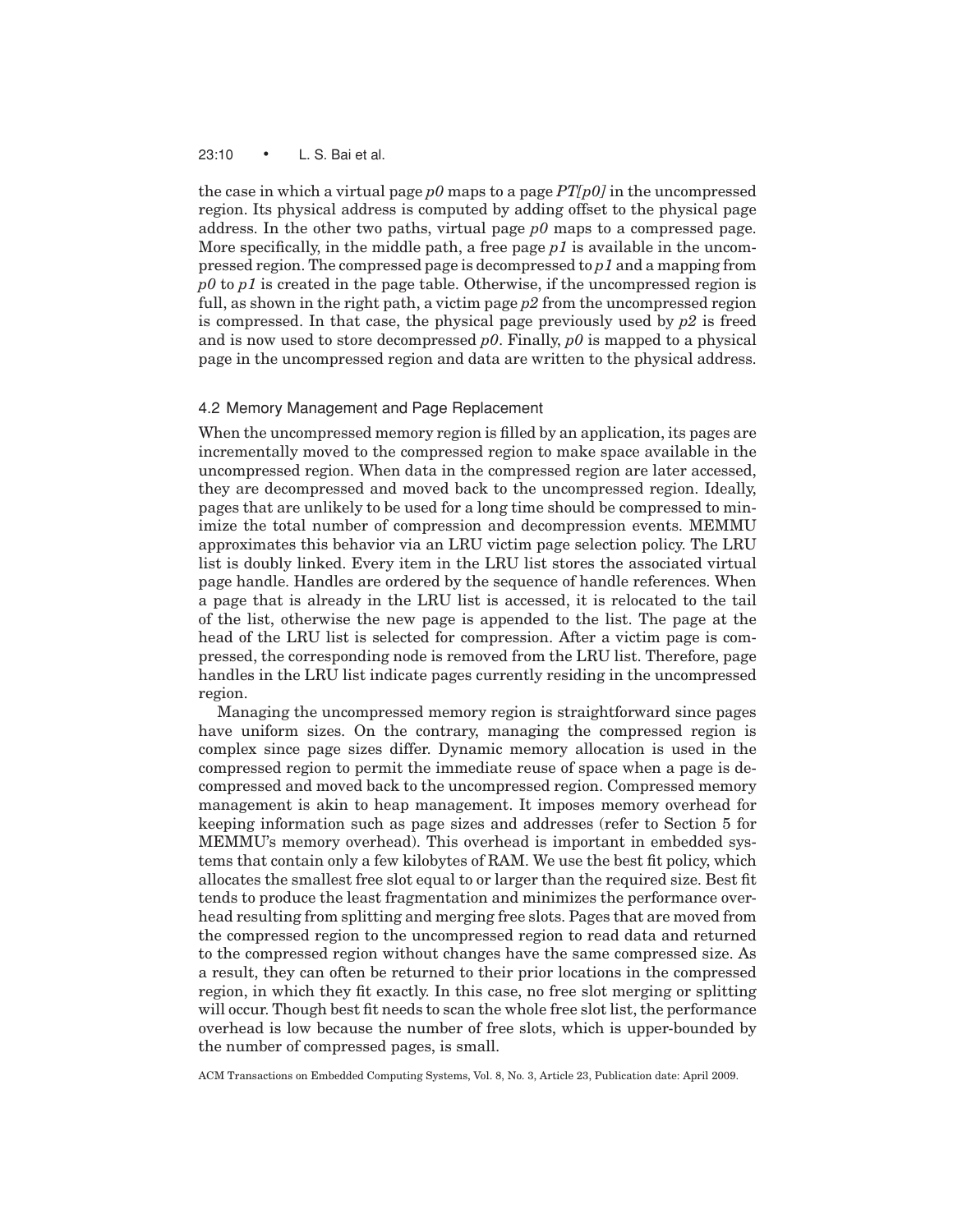# 4.3 Preventing Fragmentation

Fragmentation is frequently a problem for dynamic memory allocation techniques. Fragmentation can prevent a newly compressed page from fitting in the compressed region, even though the total available memory in that region is sufficient. This situation has the potential to terminate application execution. MEMMU performs memory merging and coalescing to prevent fragmentation.

Free block merging takes place every time a page is decompressed and removed from the compressed region. Free block handles are maintained in a list in order of the physical address of the compressed areas. If a free block is adjacent to its predecessor or successor, these adjacent blocks are merged. This is a well-known memory management technique.

Coalescing occurs when the memory allocator fails to allocate a new block from the free list. In this case, MEMMU locates pages in order of increasing addresses and moves them to the top of the compressed region, or to the bottom of the most-recently moved pages. This process continues until all compressed pages have been moved. Upon completion, a single large free region remains. Figure 2 illustrates this procedure. Rectangles A, B, and C represent three compressed pages and shaded rectangles represent freed blocks. Initially, a request for a size a little bigger than the first free block cannot be satisfied because these free blocks are not continuous. After three iterations of moving A, B, and C upward, all freed blocks are merged into one big free block, and the requested block can be allocated from the big free block. This coalescing algorithm has a time complexity of  $\mathcal{O}(n^2)$ , where *n* is the total number of compressed pages. However, since in practice *n* is usually small, the cost of coalescing is low. For example, a TelosB mote with 10KB RAM and a page size of 256bytes has 40 pages of RAM. In addition to the three pages used for the reserved region (one page used by the operating system and two pages used by MEMMU), it may need 18 compressed pages  $(n = 18)$  and 19 uncompressed pages to expand the usable memory by  $\frac{(18/0.5 + 19)}{(40 - 1)} - 1 = 41\%$ . Note that coalescing never imposes a performance penalty unless it is the only remaining alternative permitting the allocation of needed memory. It improves usable memory size for multiple benchmark applications.

# 4.4 Interrupt Management

The primary target platform for MEMMU is wireless sensor network nodes, which are typically memory-constrained, MMU-less embedded systems. On sensor nodes, hardware interrupts often take place when newly-sensed data arrive. There are two naive approaches to handle interrupts during page misses: (1) disable them when accessing data in memory or (2) allow interrupts at any time. Unfortunately, the first approach would result in interrupt misses when interrupts occur during page misses; the second approach is also dangerous because any access to a page in the compressed region during the execution of an interrupt service routine triggered during a page miss would result in an inconsistent compressed region state. In this section, we describe the potential for missed interrupts in more detail and propose a solution.

Consider an environmental data sampling application in which missing samples is not acceptable. Although the optimization techniques described in

ACM Transactions on Embedded Computing Systems, Vol. 8, No. 3, Article 23, Publication date: April 2009.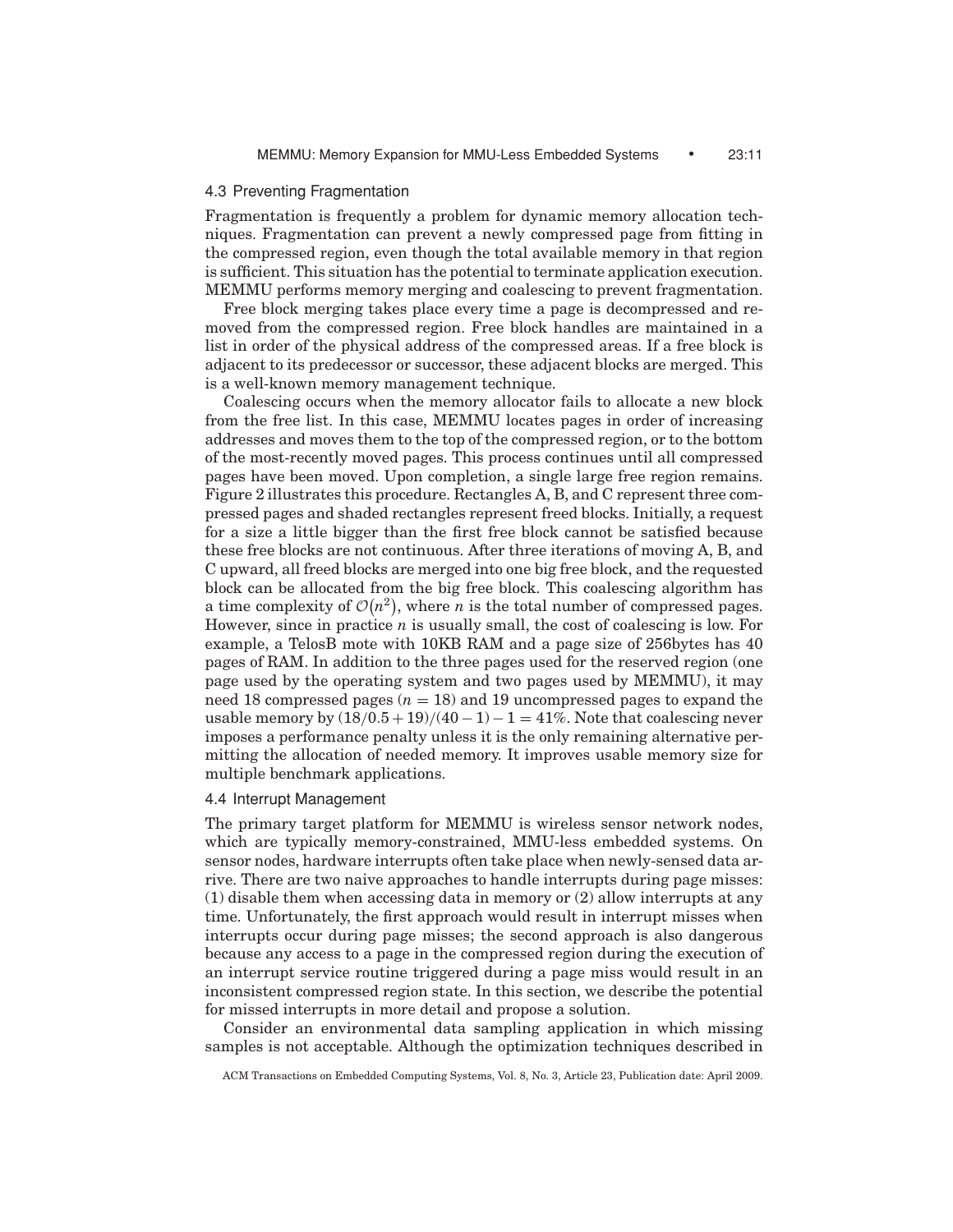# 23:12 • L. S. Bai et al.

Section 4.5 can be used to reduce the overall execution time overhead, they cannot reduce the worst-case data access delay. In the worst case, the pages of data (except the control data structures stored in the reserved region) referenced in the sampling event handler are all in the compressed region, but there is neither available space in the uncompressed region to decompress these pages nor space in the compressed region to compress a victim page. In this situation, coalescing, compression, and decompression must be performed before each data reference, that is,

$$
worst\_case\_delay = N \times (t_{coalesce} + t_{comp.} + t_{decomp.})
$$
\n(1)

where the *t* values are durations and *N* is the number of memory references in the sampling event handler. For most applications, the action taken on a sampling interrupt is merely storing the sensed data. Other tasks are posted to process the data later. Therefore, the interrupt handler only has one memory reference that may point to the compressed region. The worst-case coalescing time is encountered when all blocks in the compressed region must be moved upward. This latency can be bounded by the time required to copy the entire compressed region plus the time required by the coalescing algorithm. We measured the worst-case delay on a TelosB wireless sensor node described in Section 2.6, assuming the compression algorithm introduced in Section 4.6 is used. The time required to compress and decompress one 256byte page is 3.2ms. The worst-case coalescing delay on a TelosB mote with a compressed region of 20 pages is 15.7ms. MEMMU should only be used for applications in which the worst-case delay does not violate any hard timing constraints. If the data set accessed in the interrupt handler is small, this delay can be avoided by storing this data set in the reserved region. This is normally the case because the data set is generally a small buffer.

In applications that compute only in response to sampling events, samples will not be missed if the sampling period is longer than the worst-case compression and decompression delay triggered by a sampling event. However, constraining sampling rate is not always an acceptable solution because some applications may require high sampling rates and even infrequent events may occur during a page miss. To solve this problem, a ring buffer may be used. The ring buffer sits in the reserved memory region. When data arrive, they are immediately stored in the ring buffer and a process\_rbuf task is posted, which moves older data in the ring buffer to the sample buffer. This technique prevents data that arrive during page misses from being dropped. The ring buffer should be large enough to hold the longest-possible sequence of missed samples. Our experiments indicate that an application sampling at 19,600bps (i.e., 2,450 sample per second) requires a ring buffer of at most 20bytes. The use of a ring buffer for high-frequency sampling applications is the only portion of the proposed design flow that requires (minor) changes to user application code. Note that MEMMU does not require the use of a ring buffer when sampling rate is low or when missing some samples is acceptable. MEMMU provides a ring buffer as a convenient and low-overhead method of preventing missed interrupts when necessary. In order to use a ring buffer, one needs to set the ring buffer length based on estimated worst-case delay, insert the write rbuf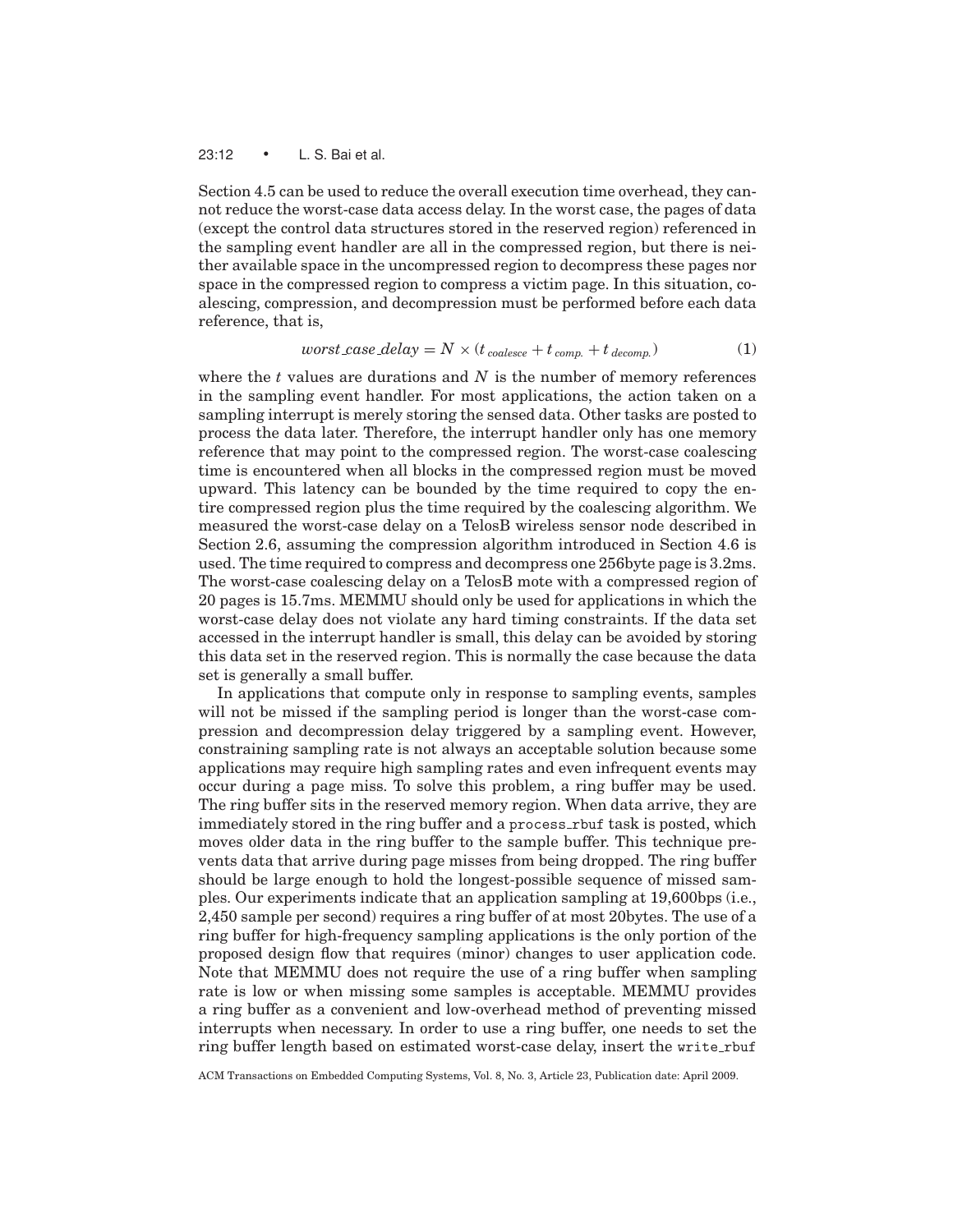function call, and post the process rbuf task to transfer data from the ring buffer to the application data structure.

### 4.5 Optimization Techniques

In previous sections, we described the basic design components of the MEMMU memory expansion system. With basic, unoptimized MEMMU, every memory access requires

- (1) A runtime handle check to determine whether the address being accessed is in the uncompressed region;
- (2) Compression and decompression if the address is not in the uncompressed region;
- (3) An update to the LRU list; and
- (4) Virtual to physical address translation, which includes reading the physical page number from the page table, and operations such as shift and add.

This introduces high execution time overhead that is proportional to the total number of memory accesses. Hence, the basic software virtual memory solution is not practical for many real applications on embedded systems. However, optimization techniques can be used to significantly reduce the number of runtime checks, LRU list updates, and address translations. In this section, we describe several such compile-time optimization techniques. Many of these optimizations are related to existing compiler analysis and loop transformation work [Muchnick 1997; Banerjee 1993; Mckinley et al. 1996]. The proposed optimization techniques are based on the analysis of explicit array access. This will pose no problem for most sensor networking applications. For example, almost all of the contributed applications in the TinyOS source repository use explicit array access. These applications were contributed by numerous research and industry teams. If applications include implicit array accesses via pointers, existing compiler techniques could be used to transform them to explicit accesses [Franke and O'Boyle 2001; van Engelen and Gallivan 2001]. This compiler transformation is not currently supported by LLVM. However, it would be trivial to use such a compiler pass in MEMMU if it becomes available.

(1) *Small object optimization.* If a small data element is used very frequently in the application, it should be assigned to the reserved region at compiletime to eliminate all related handle checks and address translations. The increase in usable memory resulting from allowing the migration of small globals, such as scalars, is generally not sufficient to offset the cost of managing their migration. For example, in the image convolution application shown in Figure 4(a), the small matrix of coefficients, *K* , is accessed in every iteration of the loop (line 8) and the size of this matrix is small. After moving it to the reserved region, we can eliminate  $(W - M + 1) \times (H - M + 1) \times M \times M$ runtime checks and address translations related to this matrix. Using a reserved region also prevent infrequently used data from occupying the uncompressed region because they are stored in the same page with frequently referenced data. The small object optimization is implemented by modifying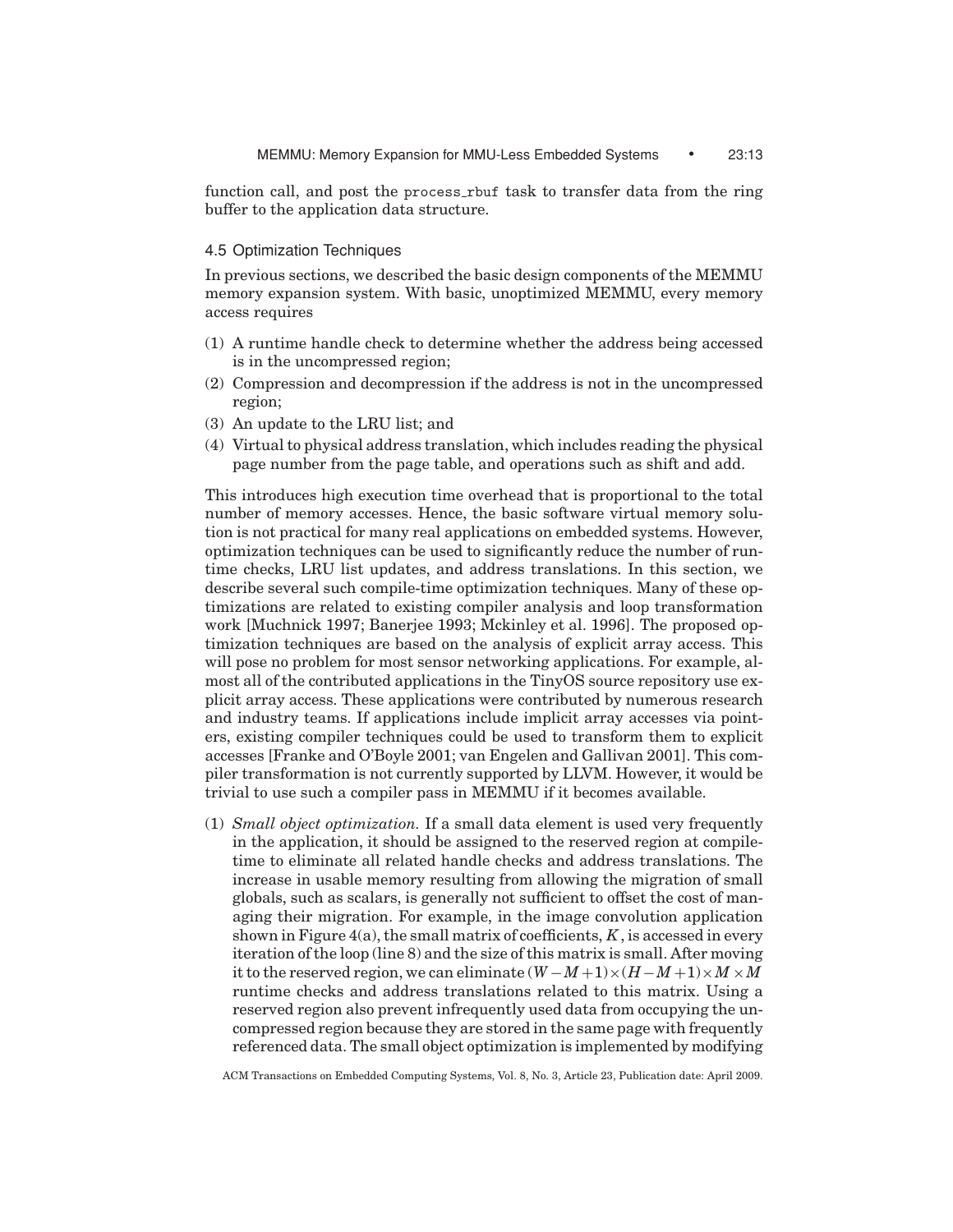**Input:** array A allocated by vm\_malloc( $H \times W$ ) **Input:** 2-D array  $K[M, M]$ **Output:** array  $\overline{B}$  allocated by Unit, and *D* anotated by<br>
vm\_malloc( $(H - M + 1) \times (W - M + 1)$ )<br>
1:  $n \leftarrow \sum_{p=0}^{M-1} \sum_{q=0}^{M-1} K_{pq}$ <br>
2: for  $i \in \{0 \cdots H - M\}$  do **Input:** 2-D array  $A[H, W]$ **Input:** 2-D array  $K[M, M]$ Bring in pages to be used in the following  $3:$ **Output:** 2-D array  $B[H-M+1,W-M+1]$ 1:  $n \leftarrow \sum_{p=0}^{M-1} \sum_{q=0}^{M-1} K_{pq}$ <br>2: for  $i \in \{0 \cdots H - M\}$  do  $loop$ to uncompressed region for  $j \in \{0 \cdots W - M\}$  do  $\mathbf{A}$ for  $j \in \{0 \cdots W - M\}$  do  $t \leftarrow 0$  $3:$  $5:$  $4:$  $t \leftarrow 0$ 6: for  $a \in \{0 \cdots M - 1\}$  do for  $a \in \{0 \cdots M - 1\}$  do for  $b \in \{0 \cdots M-1\}$  do  $7:$  $5:$ for  $b \in \{0 \cdots M-1\}$  do 6: 8:  $p \leftarrow \text{read\_handle}(A + (i + a) \times W +$  $p \leftarrow A[i+a][j+b]$  $j+b$  $7:$ 9:  $q \leftarrow K[a][b]$  $q \leftarrow K[a][b]$  $8:$  $\tilde{t} \leftarrow t + p \times q$  $9<sub>1</sub>$  $t \leftarrow t + p \times q$  $10:$ end for end for  $10:$  $11:$ end for  $12:$ end for  $11:$  $12:$  $B[i][j] \leftarrow t/n$  $13:$ write\_handle $(B+i\times(W-K+1)+j, t/n)$ 13: end for  $14:$ end for  $14<sub>1</sub>$  end for 15: end for  $(a)$  $(b)$ 

Fig. 4. Example of (a) original and (b) transformed convolution application.

LLVM [Lattner and Adve 2004] to allocate all data structures smaller than a threshold in the reserved region since their sizes add up only to a few percent of the memory required by the application.

(2) *Runtime handle check optimization.* This technique is based on the observation that if a sequence of memory references access the same page, only the first handle check is necessary since the referenced page is sure to be in the uncompressed region on subsequent accesses. This optimization is specific to sequential access patterns, although different increment and decrement offsets are supported. By inserting checks to decide whether the data element to be accessed next is in a different page from the previous one, the number of handle checks for all accesses to the same page can be reduced to one. Performance is improved because the inserted check is relatively faster than reading an element from the array (page table). This can be especially useful for a hardware-triggered sample arrival event that writes data into the buffer, as illustrated by Figure 6. *Data ready* is a hardware-triggered event. The *if* statement in the optimized code in Figure 6(b) filters all the handle checks mapping to the same page that was checked in the previous reference.

The runtime handle check optimization takes place in a compiler pass, in which LLVM creates two global variables, current page number and previous page number, for each check handle and puts every check handle call in an *if* statement. Check handle is called only when the current page number differs from the previous page number. This technique may introduce overhead in some applications, such as an application that accesses interleaved pages, because the current page number will always be different from the previous page number. Therefore, it is only applied to programs or sections of code that access one array with affine function of induction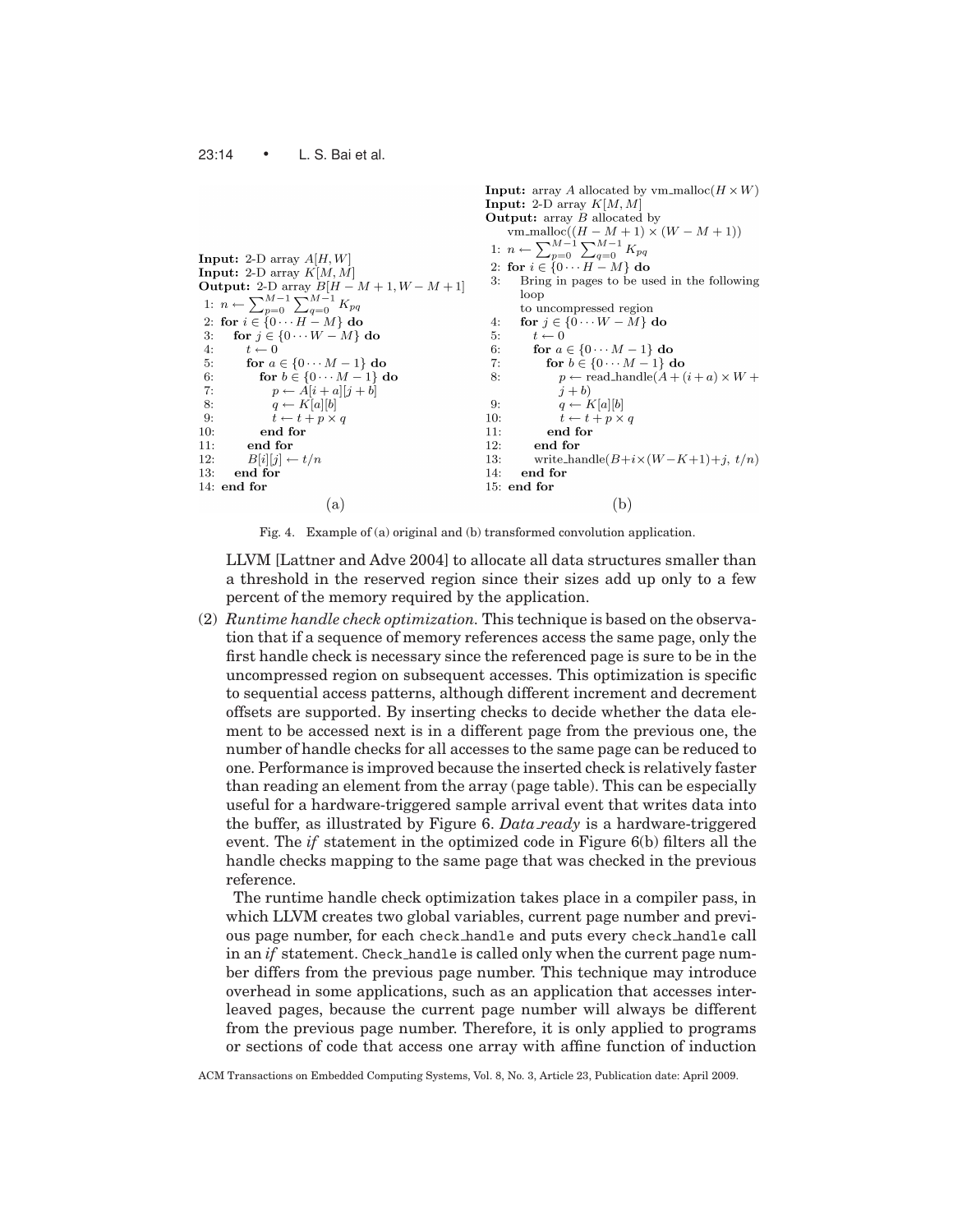Variable:  $array A[N]$ 1: for  $i \in \{0 \cdots N\}$  do 2:  $A[i] \leftarrow x$  $3:$  end for

1:  $pnum \leftarrow A/PAGESIZE$ 

 $N)/PAGESIZE$  do

end for

 $pnum + +$ 

3.  $4:$ 

 $5:$ 6:

 $7:$ 

8: end for

 $check$ -handle $(pnum)$ 

(a) Original code.

Variable: array A allocated by vm\_malloc( $N$ )

for  $j \in \{0 \cdots PAGESIZE\}$  do

2: for  $i \in \{A/PAGESIZE \cdots (A +$ 

write\_handle( $A + i \times PAGESIZE + j, x$ )

```
check_handle((A + i)/PAGESIZE)\mathcal{D}.
\mathbf{R}write_handle(A + i, x)4:end{\bf for}(b) Transformed code without optimization.
Variable: array A allocated by vm_malloc(N)1: pnum \leftarrow A/PAGESIZE{A/PAGESIZE\cdots (A +2: for i\epsilonN)/PAGESIZE\} do
      \text{check}\_\text{handle}(pnum)3.base\_ptr \leftarrow \text{virtual_to\_physical}(A + i \times4:PAGESIZE5:
      for j \in \{0 \cdots PAGESIZE\} do
6:*base_ptr \leftarrow x
         base\_ptr++7:8:end for
9:pnum + +10: end for
(d) Transformed code with loop transformation
    and pointer dereferencing.
```
Variable: array A allocated by  $v$ m\_malloc $(N)$ 

1: for  $i \in \{0 \cdots N\}$  do

(c) Transformed code with loop transformation.

Fig. 5. Example of optimizations on an array accesses.

variables. Affine functions represent vector-valued functions of the form  $f(x_1, ..., x_n) = A_1x_1 + ... + A_nx_n + b.$ 

(3) *Loop transformation and compile-time elimination of inner-loop checks.* This optimization scheme further reduces runtime handle checks via compiletime loop transformations. It may be applied to loops whose array accesses are affine functions of enclosing loop induction variables. Figure 5(a) illustrates an example of sequential references to an array. At most, *PAGESIZE* references access the same page. Figure 5(b) illustrates the unoptimized solution, which inserts a handle check before every memory reference (line 2) and replaces writes to memory with calls to the write handle routine (line 3). The entire loop requires *N* handle checks. Figure 5(c) illustrates an optimized solution. Loop transformation is used to break the original loop into nested loops. Iterations of the inner-loop (line 4) access memory inside a single page. Therefore, handle checks for the inner loop can be replaced by one check in the outer loop (line 3). The total number of handle checks is reduced from *N* to *N*/ *PAGESIZE*. For the sake of simplicity, array *A* shown in Figure 5 is page-aligned. This loop transformation is a type of loop tiling [Muchnick 1997].

The loop transformation technique can also be applied in the following, more general, circumstances.

(a) The loop accesses only one array and the offset is a linear function of the loop induction variable. In the transformed code, every exit from the inner loop implies that the next accessed address is in a different page. When *PAGESIZE* is evenly divided by the stride, the number of iterations of inner loop is constant: *PAGESIZE* divided by stride. However, the number of inner-loop iterations varies if the *PAGESIZE* is not evenly divided by the stride. In that case, variables *start* and *end*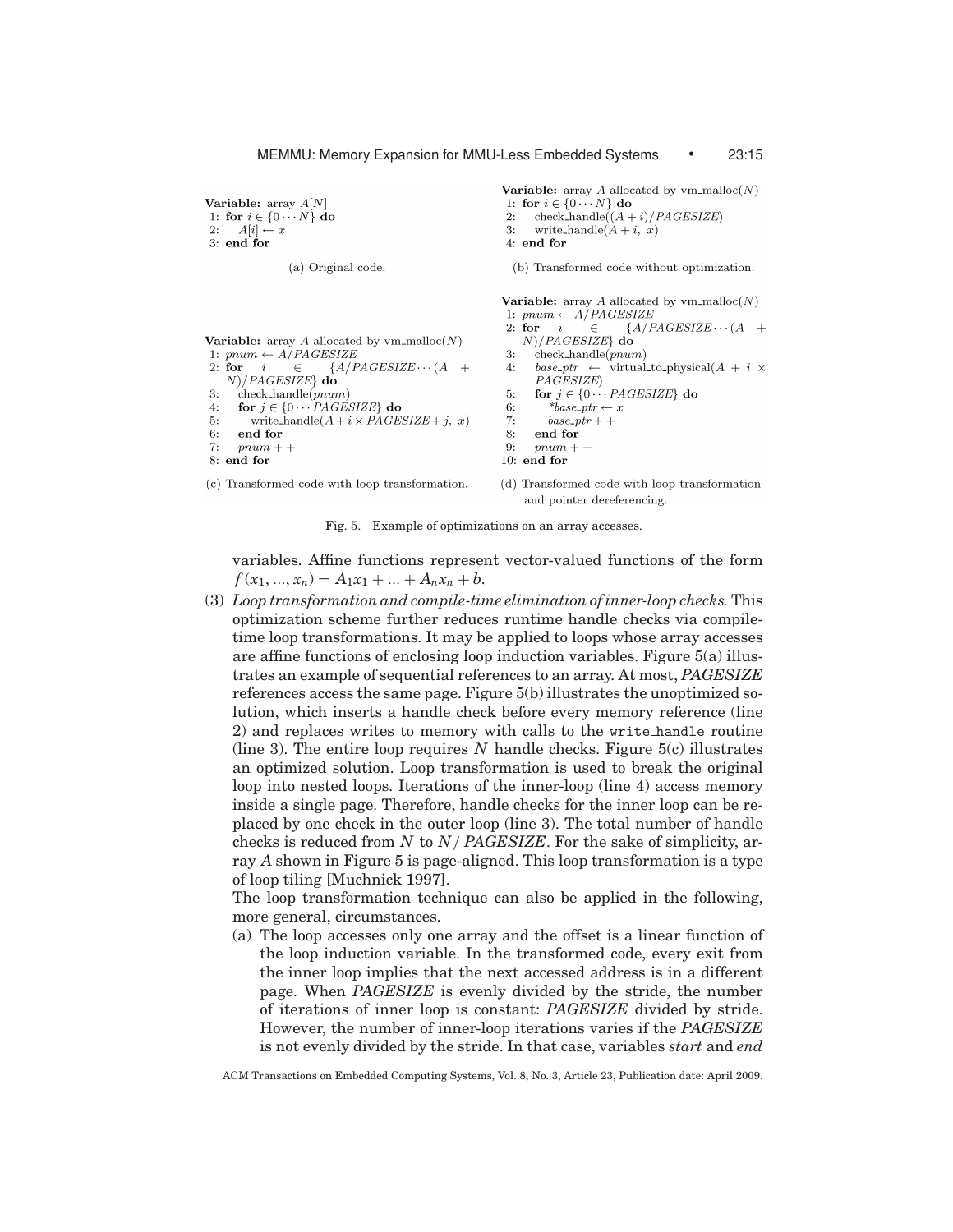|                                       | 1. Car $-page \leftarrow (val + count)/FAGEDIZE$                |
|---------------------------------------|-----------------------------------------------------------------|
|                                       | 2: if $cur\_page \neq last\_page$ then                          |
|                                       | $check\_handle(cur\_page)$<br>3:                                |
|                                       | $4:$ end if                                                     |
| 1: check_handle( $buf$ + count)       | 5: write_handle( $buf$ + count, data)                           |
| 2: write_handle( $buf$ + count, data) | 6: $count + +$                                                  |
| $3:$ count $+$ +                      | 7: $last\_page \leftarrow cur\_page$                            |
| (a) Original code.                    | (b) Transformed code with runtime handle<br>check optimization. |
|                                       |                                                                 |

and the company of the company

 $(L, L)$   $\longrightarrow$   $(L)$   $(D)$ 

Fig. 6. Example code transformation of data ready(data) function.

| <b>Variable:</b> array $A M $<br>1: for $i \in \{0 \cdots N\}$ do<br>2: $A[i \times a + b] \leftarrow x$<br>$3:$ end for                                                                                                                                               | <b>Variable:</b> array A allocated by $vm\_alloc(M)$<br>1: $t \leftarrow A + b$<br>2: $p\_min \leftarrow (A + b)/PAGESIZE$<br>3: $p\_max \leftarrow (A + a \times N + b)/PAGESIZE$                                                                |
|------------------------------------------------------------------------------------------------------------------------------------------------------------------------------------------------------------------------------------------------------------------------|---------------------------------------------------------------------------------------------------------------------------------------------------------------------------------------------------------------------------------------------------|
| (a) Original code.<br><b>Variable:</b> array A allocated by $vm\_alloc(M)$<br>1: for $i \in \{0 \cdots N\}$ do<br>2: $page \leftarrow (A + i \times a + b) / PAGESIZE$<br>$check\_handle(page)$<br>3:<br>write_handle( $A + i \times a + b$ , x)<br>4:<br>$5:$ end for | 4. for $page \in \{p\_min \cdots p\_max\}$ do<br>$check\_handle(page)$<br>5:<br>for $j \in \{start \cdots end\}$ do<br>6.<br>write_handle $(t, x)$<br>7:<br>8. $t \leftarrow t + a$<br>9: $i \leftarrow i + a$<br>end for<br>10:<br>$11:$ end for |
| (b) Transformed code without optimization.                                                                                                                                                                                                                             | (c) Transformed code with loop transformation.                                                                                                                                                                                                    |

Fig. 7. Loop transformation on sequential memory access with constant stride.

are used to control the iteration count for the inner loop by locating the offset in the referenced page at the beginning or end of the inner loop. Example code is shown in Figure 7. *Start* is calculated via modular division of the first address by *PAGESIZE*; *end* is obtained via modular division of the largest address by *PAGESIZE* for the last iteration and by *PAGESIZE* for other iterations.

- (b) The loop accesses *n* arrays with the same stride, and 2×*n*−1 is no larger than the number of pages in the uncompressed region *m*. Figure 10 shows how a loop accessing arrays A, B, and C is transformed. The numbers in the arrays correspond to virtual page indices. The original loop carries out interleaved accesses to these arrays, from the top to the bottom. The loop is divided based on the page boundaries in the array in which a page boundary is first crossed. The arrows beside array C indicate iterations of the transformed loop. The numbers to the right of the arrows are the pages brought into the uncompressed region before each iteration. For example, at the beginning of third iteration, pages 2, 8, and 14 are brought into the uncompressed region. Pages 7 and 13 should not be compressed because they will be accessed during the second iteration. The dashed box in Figure 10 indicates all of the pages accessed during one iteration. Clearly, regardless of the vertical position of the box, it can overlap at most  $2 \times (n-1) + 1$  pages. Therefore, this is the maximum number of pages required in the uncompressed region.
- (c) If the loop accesses multiple arrays with different strides, only perform transformation on the arrays that meet conditions (a) or (b).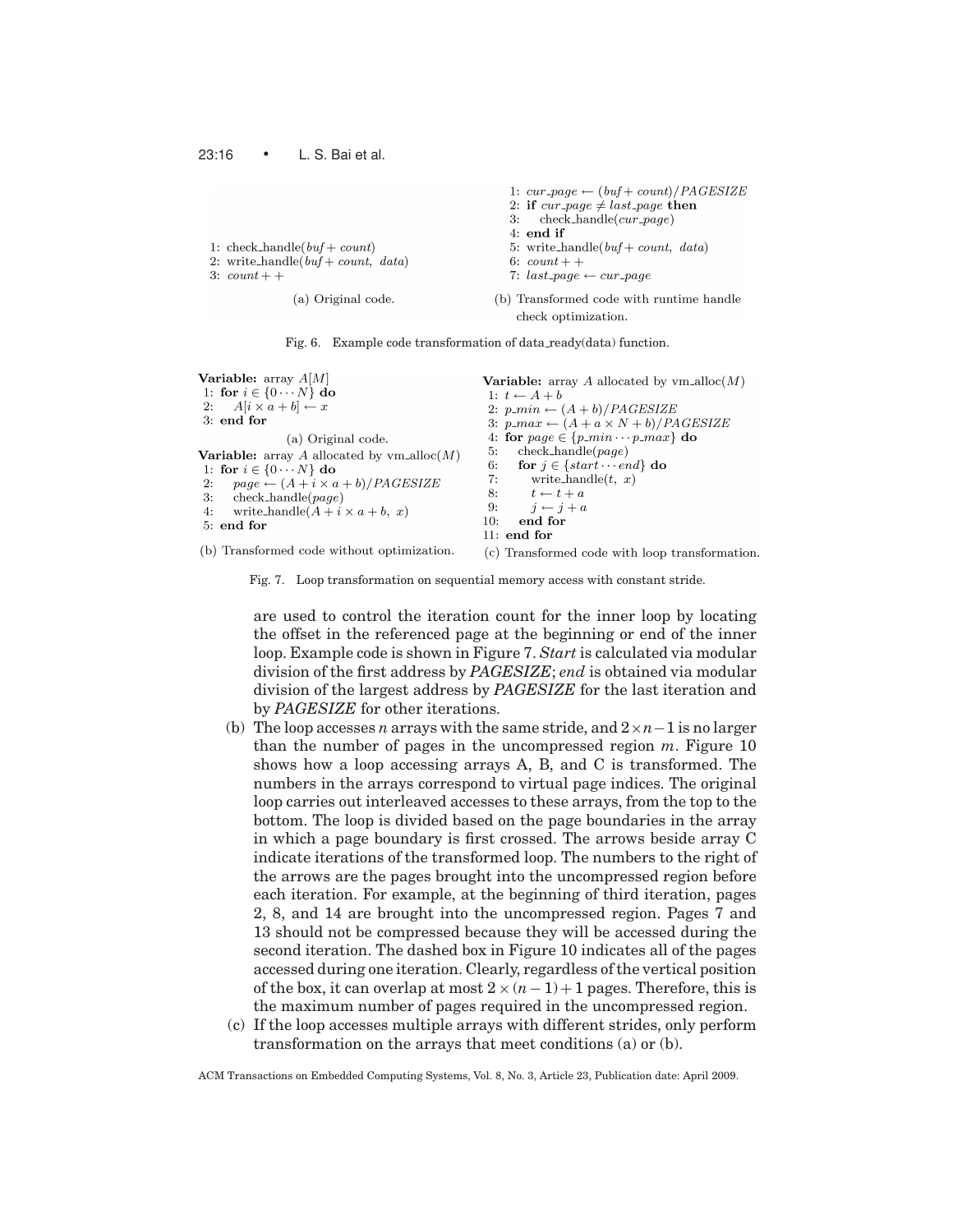- (4) *Handle check hoisting.* Hoisting handle checks is the process of replacing multiple handle checks inside a loop with one handle check outside the loop. This optimization requires that the total size of the accessed pages is no larger than the size of the uncompressed region. It can be viewed as prefetching pages before entering the loop and locking them in the uncompressed region until an iteration of the loop finishes execution. The smallest and largest addresses accessed for each memory object during one iteration are obtained and the largest possible number of pages between them is computed. Figure 4 gives an example of handle check hoisting. Figure  $4(a)$ is the original code for image convolution. Without handle check hoisting, MEMMU requires  $(H - M + 1) \times (W - M + 1) \times (2 \times M \times M + 1)$  handle checks. It can be decided at compile-time that the second inner loop (line 3), which covers three rows of A and one row of B, is the largest loop that can reside in the uncompressed region. Therefore, handle checks are hoisted to the beginning of the second inner loop, as shown in Figure 4(b) line 3. This eliminates at least (*H*−*M*+1)×(*W* −*M*+1)×(2×*M*×*M*+1)−(*H*−*M*+1)×4 handle checks. Note that at most four pages may be covered in the second loop, two for each array. To maximize performance while maintaining correctness, we start from the innermost loop, and expand outward until the analyzed memory usage in the next loop cannot be accommodated in the uncompressed region or we reach the outermost loop.
- (5) *Pointer dereferencing to reduce address translation.* The purpose of the pointer dereferencing optimization is related to that of strength reduction optimizations [Muchnick 1997]: replacing expensive operations with less expensive operations. In particular, it replaces calls to write handle and read handle functions that contain complicated operations for address translation to pointer dereferencing with simple pointer computations. Assume the accessed virtual address is an affine function of a basic induction variable  $i: a \times i + b$ ,  $a$  and  $b$  are constants. The physical address of the memory reference in question is *phy*  $\alpha ddr = PT[(A + a \times i + b)/PAGESIZE]$  +  $(A+a \times i+b)\% PAGESIZE. PT[(A+a \times i+b)$  computes the starting address of the physical page,  $(A + a \times i + b)\% PAGESIZE$  computes the offset in the page. Normally, this operation cannot be optimized by general strength reduction optimizations. However, if we know that the succeeding reference is in the same page and the state of the page does not change between the references, this operation can be reduced to *phy\_addr* = *phy\_addr* +  $a \times i$ .diff, where *i.diff* is the constant change for *i* during each iteration of the loop. Therefore, pointer dereferencing is used after runtime handle check optimization or loop transformation. During runtime handle check optimization, each time a new page is accessed (i.e., inside the *if* statement) a base pointer is computed; the following accesses in the same page dereference the base pointer instead of referring to the page table. After loop transformation, before entering the inner loop, base pointers are computed, and addresses accessed in the inner loop are computed by dereferencing the base pointer. Figure 5(d) shows that this optimization scheme, which is implemented in line 4, 6, and 7, can eliminate *N* − *N*/*PAGESIZE* address translations. The pointer dereferencing optimization replaces calls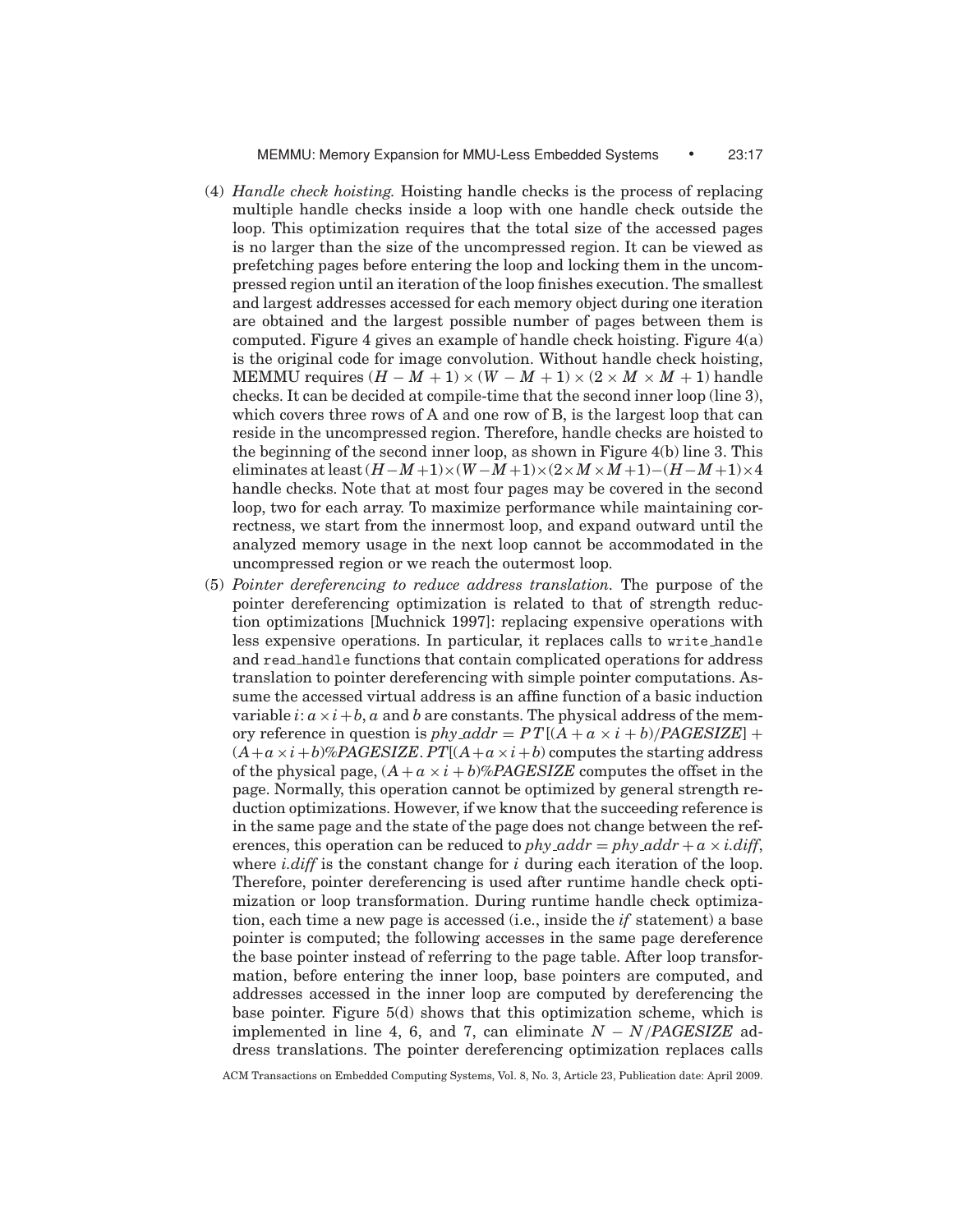#### 23:18 • L. S. Bai et al.

to the write handle and the read handle functions with direct access via a pointer.

Each application may have a different set of effective optimizations, as shown in Section 5.7. The following policy is followed by MEMMU to determine the optimizations to use for a given application:

- (1) Apply small object optimization during the instruction replacement pass by leaving reads and writes of small data structures unchanged.
- (2) Apply loop transformation to a loop if the referencing array index is a linear function of the induction variable. Then apply pointer dereferencing.
- (3) If the second step is not used for the application, then try handle check hoisting.
- (4) If neither the second nor third steps are used, and the loop only accesses a single array sequentially, apply the runtime handle check optimization and pointer dereferencing.

This policy implies a priority order on the proposed optimization techniques. However, this selection order is a heuristic and may not be optimal. Each step is provided in a separate compiler pass. Therefore, one might potentially run the passes in another order to find out the optimal solution for a particular application.

### 4.6 Delta Compression Algorithm

We developed a high-performance, lossless compression algorithm based on delta compression for use in sensor network applications. This algorithm exploits the similarities between adjacent data elements. Despite its simplicity, the algorithm has high performance and a good compression ratio for sensor data in which adjacent samples are often correlated.

To design an appropriate compression algorithm for sensor data, the regularities of the data must be well understood. For this purpose, we collected numerous types of sensor data (e.g., sound, light, and temperature) from Crossbow MICAz and TelosB sensor network nodes and analyzed their characteristics. Intuitively, sensor data are likely to stay similar during a certain period of time, and within a certain geographic range, hence showing high amounts of temporal and spatial locality. For example, in sensor networks deployed for seabird habitat monitoring [Polastre et al. 2004], sensor nodes may be placed in petrel nests in underground burrows. The temperature and humidity sensed from one sensor node usually changes smoothly during a day, except as a result of storms. In addition, the sensor data of temperature and humidity from adjacent burrows are likely to be similar; these data are usually transmitted within a cluster of nodes before they are sent to the base station. Thus, sensor nodes commonly receive highly-redundant data.

A delta-based compression algorithm exploits regularity in data: The difference between two adjacent data elements (delta) usually requires fewer bits to store than the original data [Engelson et al. 2000]. Our implementation of the delta compression and decompression algorithms are presented in Figure 8.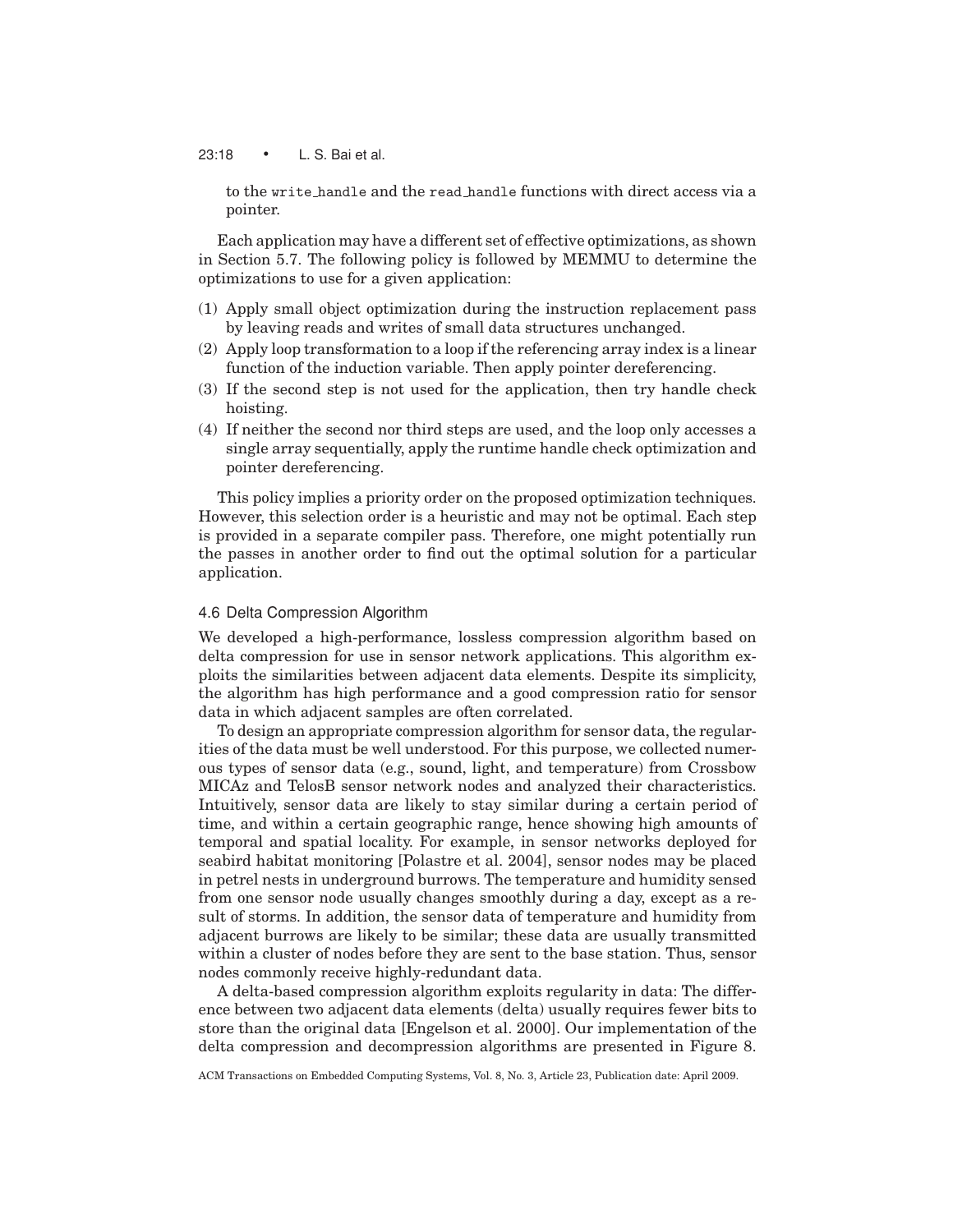Input: IN word stream Output: OUT word stream Input: IN word stream Variable: DATA word stream, TAPE delta Output: OUT word stream Variable: DATA word stream, TAPE delta stream 1: for  $i \in \{1, \dots, N\}$  do stream  $\delta \leftarrow \overline{IN}[i] \cdot \overline{IN}[i\text{-}1]$ <br>
if  $\log_2 \delta \leq \textit{MAXBITS}$  then  $2:$ 1: DATA, TAPE  $\leftarrow$  unpack(IN) 2: for  $TAPE[i]$  in range of  $TAPE$  do  $3:$  $TAPE[i] \leftarrow \delta$ if  $TAPE[i] = MAGIC\_CODE$  then  $4:$  $\cdot$ 3:  $4:$  $OUT[i] \leftarrow DATA[i]$ -5: else  $TAPE[i] \leftarrow MAGIC\_CODE$ 5: 6: else  $DATA[i] \leftarrow IN[i]$ 6:  $\delta \leftarrow \mathit{TAPE}[i]$  $7:$  $OUT[i] \leftarrow OUT[i\text{-}1] + \delta$ 8: end if  $7:$  $OUT \leftarrow pack(TAPE, DATA)$ 9: 8: end if  $9:$  end for  $10:$  end for

Fig. 8. Delta compression and decompression.

The algorithms are based on the observation that the majority of the deltas can be stored within a predefined *MAXBITS*; if the delta cannot be stored within *MAXBITS*, (i.e., there is a sudden change in sensed data) the raw data are stored, and a *MAGIC CODE* is recorded to indicate this abnormality. The algorithm also adapts to the compressibility of pages by means of early termination. When the number of deltas that exceed *MAXBITS* is above a certain threshold, causing the "compressed" page to exceed its original size, the algorithm terminates and reports the compressed page size as zero, indicating that this page is not compressed.

In order to identify the *MAXBITS* value that provides the best compression ratio, we analyzed the sample sound data collected by the Crossbow MICAz sensor node. Since the analog-to-digital converter (ADC) on the MICAz generates a 10-bit output, the compression algorithm reads in 2bytes (16bits) at a time and computes the delta on a 2-bytes basis. Figure 9 shows that 95% of the deltas can be represented using 6 bits. Therefore, in our implementation, *MAXBITS* is set to six. Please note that this value may vary depending on the underlying hardware of the sensor node (i.e., the bit width of the ADC).

# 4.7 Page State Preservation

The optimization techniques proposed in Section 4.5 improve performance by eliminating runtime handle checks and address translations associated with memory references to pages that have been brought into the uncompressed region. They depend on compile-time knowledge and assignment of page status. However, in an event-driven system where an interrupt can preempt a task, an interrupt handler can potentially cause the compression of a page that is being used by a task. If the task resumes after the location of the page changes, an error would occur. This makes the loop transformation and handle check hoisting optimizations unusable. To resolve this problem, we lock pages for which memory references are optimized in the uncompressed region. This is done by introducing a 1-bit flag for each page in the LRU list to indicate whether it is locked. Procedures lock handle and unlock handle are added to MEMMU library to lock a page in the uncompressed region and release the lock. When interrupt handlers can access memory objects outside the reserved region, loop transformation and handle check hoisting need to replace check handle with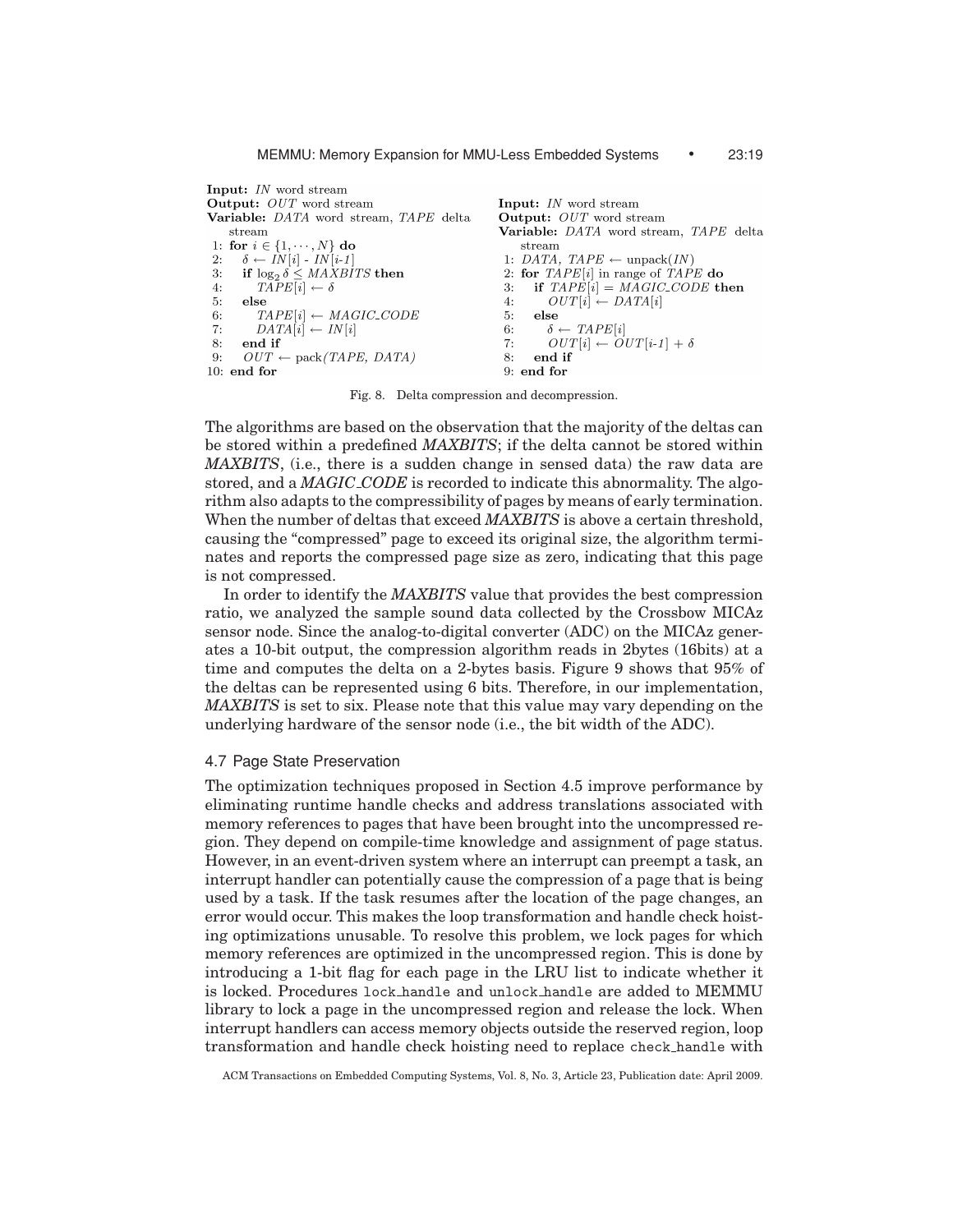

Fig. 10. Example of loop transform on multiple arrays.

lock handle and insert unlock handle after exiting from the optimized inner loop. For example, in Figure 5(c) and (d), check handle(pnum) in line 3 will be replaced with lock handle(pnum), and unlock handle(pnum) will be inserted after line 6 and line 8, respectively. In TinyOS, tasks do not preempt each other, so the page locking strategy is only required when interrupts can cause data to be moved between the memory regions. In other words, if after applying small object optimization and the ring buffer technique, interrupt handlers only access memory objects in the reserved region, all the optimization techniques discussed in Section 4.5 will still be effective. The page-state preservation strategy can be generalized to multithreaded system by locking pages currently used by each thread. However, the concurrent execution of many threads accessing different pages may degrade the memory-expansion ratio by requiring a larger uncompressed region to allow pages simultaneously used by threads to stay uncompressed.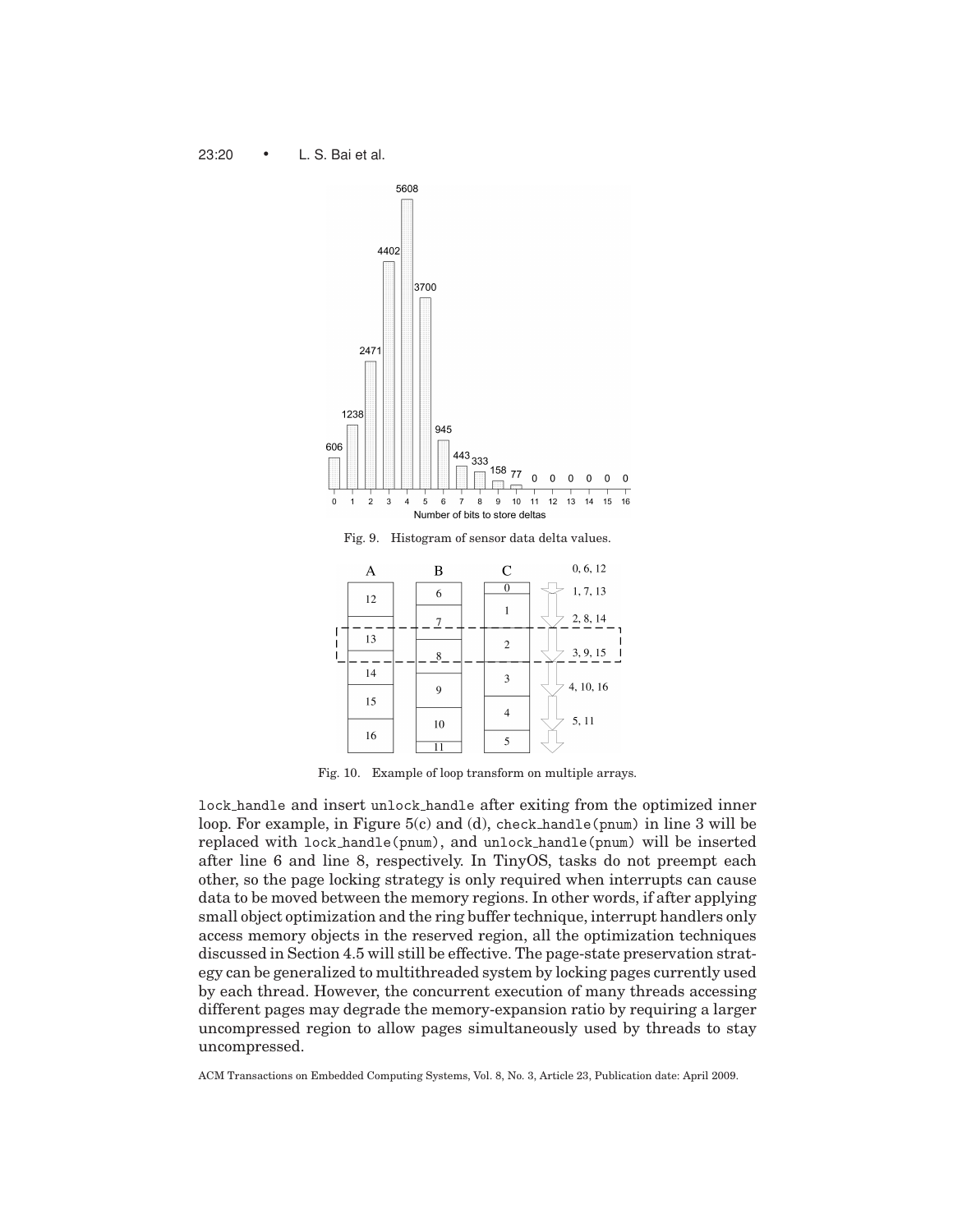

Fig. 11. Overview of technique.

# 4.8 Summary

Figure 11 illustrates the procedure for using the MEMMU system to automatically generate an executable from mid-level or high-level language source code such as ANSI C. First, the memory requirements of the application are analyzed. If these requirements are smaller than physical RAM, compression is not necessary and therefore no transformations are performed. Otherwise the application code is compiled to byte code by the LLVM compiler. After that, memory load and store instructions are replaced with calls to our handle access functions (i.e., check handle, read handle, and write handle). Other transformations are performed to enable the optimizations described in Section 4.5. A call to a memory initialization routine is also inserted at the beginning of the byte code. The modified byte code is then converted back to high-level language via the LLVM back-end. Finally, the modified application is compiled with the extended library containing our handle access functions to generate an executable.

In the memory initialization routine, physical memory is divided into three regions. The size of each region is computed based on the application memory requirement and the estimated compression ratio of MEMMU (i.e., the average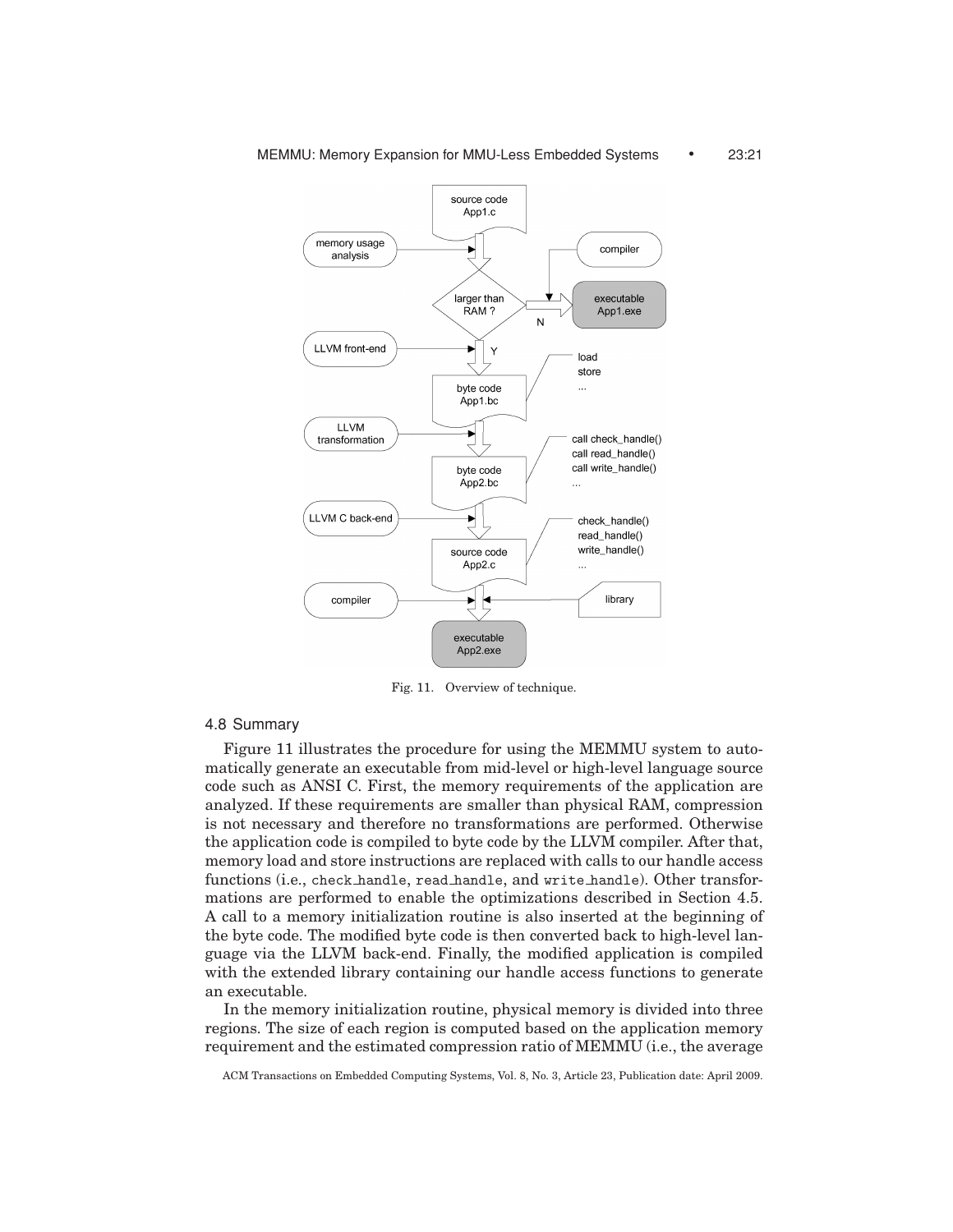#### 23:22 • L. S. Bai et al.

compression ratio for the many pages of data that may be in use at any point in time). Since the runtime data compression ratio cannot be accurately decided at compile-time, it is possible for the runtime compression ratio to be worse than the predicted compression ratio, causing execution to stop when both memory regions are full. Therefore, it is suggested that users determine the compression ratio based on sample data of their application and set the MEMMU compression ratio appropriately. This process could potentially be automated by running the selected compression algorithm on sample data sets.

For any compression algorithm, it is possible to construct an input that will result in a compression ratio greater than 1. Similarly, given any predicted application average compression ratio, it is possible to construct a sequence of inputs on which compression will exceed the ratio. The frequency of encountering such a sequence of inputs in the field depends strongly on the application. For many applications, such an event will be rare. For example, the compression ratio for individual pages of the vibration data and temperature data shown in Section 5.8 never exceed 78.1% and 44.5%, respectively, during 6 months of measurement. Section 5.8 also shows that when the estimated compression ratio is set to  $1.05 \times$  the average-page compression ratio, this results in a very low probability of memory exhaustion for this application: 0.38% or 5.5  $\times$  10<sup>-7</sup>% every 30 minutes. Although it is important that the probability of memory exhaustion be low, we believe that it need not be zero in many applications. For example, if this probability is orders of magnitude lower than that of node hardware failure [Szewczyk et al. 2004], its impact on system reliability will be negligible. If an application required zero probability of memory exhaustion, but the designers still want the functionality and ease-of-design benefits MEMMU can bring, it would be possible to migrate data to secondary storage in the rare event of memory exhaustion (e.g., by using the technique proposed by Choudhuri and Givargis [2005]). Combined with MEMMU, this would eliminate the risk of memory overuse at the cost of extremely-rare performance penalties when secondary storage must be used.

In our experiments, MEMMU is tested on TelosB motes running TinyOS [Gay et al. 2005]. TinyOS and its applications are written in nesC [Gay et al. 2003]. NesC is an extension to the C programming language that supports the structure and execution model of TinyOS. Ncc is the NesC compiler for TinyOS. TinyOS itself does not support dynamic memory allocation, so there are only stack and global variables in the nesC program; this simplifies analysis of application memory requirements.

LLVM does not have a nesC front-end. As a result, one of three possible flows may be used. In the first, a mote development environment based on ANSI C, such as MANTIS OS, may be directly used with LLVM. In the second, the ANSI C computation-intensive portion of the application is manually extracted from the nesC code, provided to LLVM for transformation, and reinserted in the nesC code before compilation with ncc. We used this approach for the experiments presented in Section 5. However, we have subsequently developed a fully automated flow. First, the nesC program is transformed to C by ncc. Then the C program is transformed to byte code by llvm-gcc and MEMMU compiler passes are applied. Finally, the LLVM C-back-end transforms the byte code back to a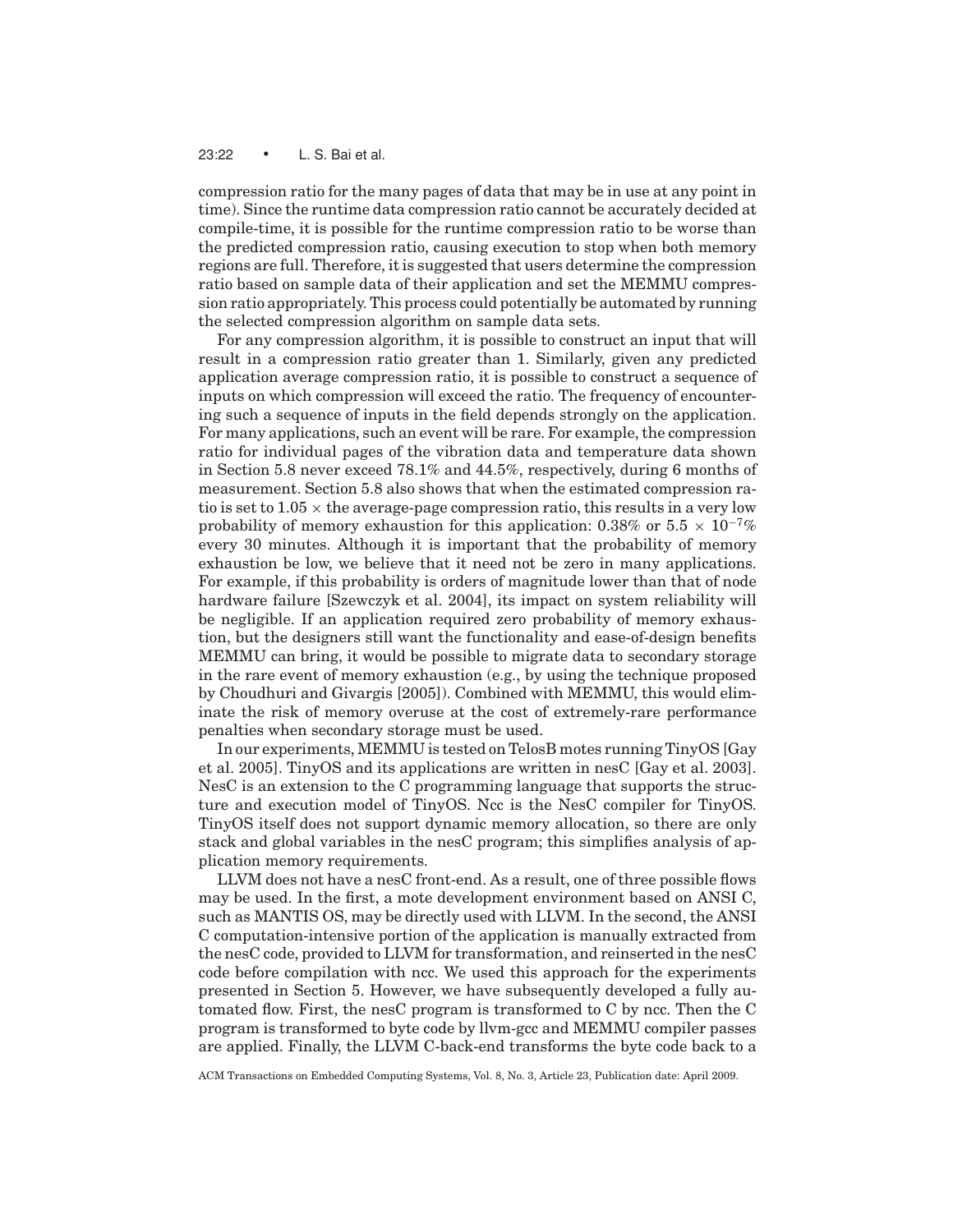C program, and the C program is compiled to an executable by ncc. This flow is complicated by the fact that ncc inserts inline assembly, which LLVM C-backend does not yet support. We have, therefore, developed a script to temporarily associate inline assembly with dummy function calls, permitting restoration after LLVM transformation passes.

# 5. EXPERIMENTAL RESULTS

This section presents the results of evaluating MEMMU using five representative wireless sensor network applications. These benchmarks were executed on a TelosB wireless sensor node. The TelosB is an MMU-less, low-power, wireless module with integrated sensors, radio, antenna, and an 8MHz Texas Instruments MSP430 microcontroller. The TelosB has 10KB RAM and typically runs TinyOS. The benchmarks are tested with three system settings: running the original applications without MEMMU, with an unoptimized version of MEMMU, and with an optimized version of MEMMU. Four metrics were evaluated: average power consumption, execution time, processing rate, and memory usage. We measured total memory usage, memory used by MEMMU, and division between memory regions. Processing rate is defined as application data size divided by execution time. Power measurements were taken using a National Instruments 6034E data acquisition card attached to the PCI bus of a host workstation running Linux. Power was computed based on the measured voltage across a 10 $\Omega$  resistor in series with the power supply. The average power of duty cycle-based applications is calculated using the following equation.

$$
P_{average} = \frac{P_{active} \times t_{active} + P_{idle} \times t_{idle}}{t_{active} + t_{idle}}
$$
\n(2)

All of LLVM's optimizations are turned off to ensure all the overheads and savings are entirely due to MEMMU. The experimental results show that, with the exception of the image convolution benchmark, the execution time overheads of all other benchmarks are below 10%. In Sections 5.1–5.5, we will describe each benchmark and discuss the corresponding results in detail.

#### 5.1 Sound Filtering

The first example application is sound filtering. When the hardware timer periodically fires, the mote starts one-dimensional filtering on collected audio data. The MSP430 microcontroller automatically puts itself into a low-power mode when the task stack is empty and wakes up when the next timer event arrives. As shown in Figure 12, the power waveform is similar to a square wave. For this benchmark, we assume fixed application and input data sizes (buffer sizes) and compare the memory usage to determine the amount of memory saved by using MEMMU.

Table I shows results for this benchmark when running under three system settings. The memory reduction achieved by MEMMU is  $9,935 - 7,243 =$ 2,692 bytes, which is 27% of the original memory requirement. The saved memory is available to store other data, which may be larger than 2,692 bytes as a result of compression. For this benchmark, small object optimization, loop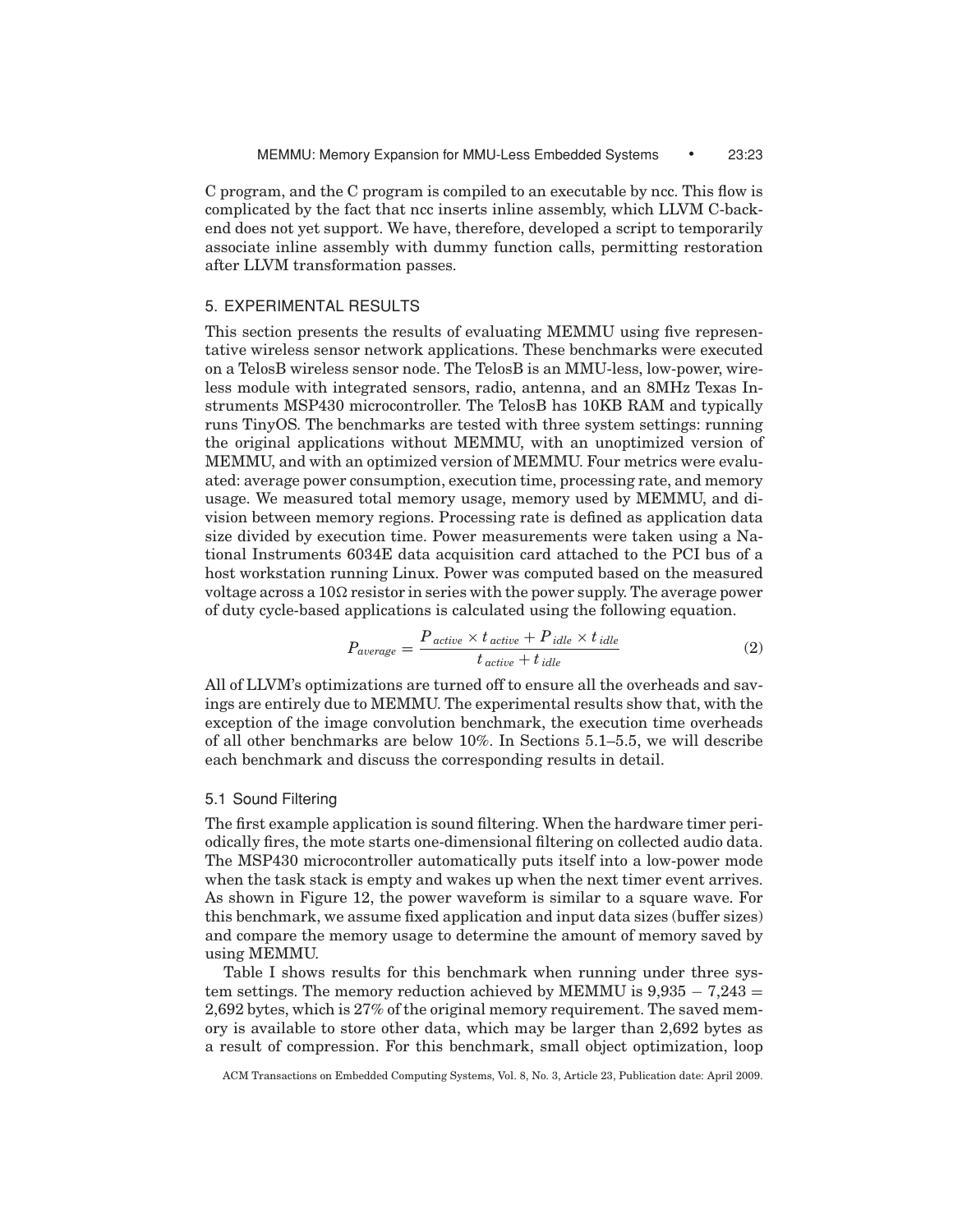

Fig. 12. Power consumption of the sound-filtering benchmark using three settings.

|        | RAM   | Buffer | <b>MEMMU</b> | Comp.  | Uncomp. | Proc.    | Active | Average |
|--------|-------|--------|--------------|--------|---------|----------|--------|---------|
|        | usage | size   | usage        | region | region  | time     | power  | power   |
|        | (B)   | (B)    | (B)          | (B)    | B)      | (s)      | (mW)   | (mW)    |
| Orig.  | 9.935 | 9.728  |              |        |         | 1.24     | 6.77   | 3.94    |
| Unopt. | 7.243 | 9.728  | 518          | 3.840  | 2.560   | 2.31     | 6.97   | 5.92    |
| Opt.   | 7.243 | 9.728  | 518          | 3.840  | 2.560   | $1.35\,$ | 6.80   | 4.27    |

Table I. Filtering Benchmark

|  |  | Table II. Overhead of MEMMU Functions |  |
|--|--|---------------------------------------|--|
|--|--|---------------------------------------|--|

| Function name                       | Compress |  |       | Decompress Swap in Swap out Check handle |
|-------------------------------------|----------|--|-------|------------------------------------------|
| Percentage of overhead $(\%)$ 67.07 |          |  | 15.44 |                                          |

transformation, and pointer dereferencing were applied. The processing time and active power consumption overheads of unoptimized MEMMU are 86.3% and 3.0%, while after optimization, the overheads are reduced to 8.9% and 0.4%, respectively. Figure 12 depicts the power consumption under the three system settings. According to Equation 2, there are two causes of increased average power consumption. First, the mote stays in active mode longer when MEMMU is used. Second, active power consumption increases slightly as a result of MEMMU's computations.

Table II shows the performance overhead from calling MEMMU functions when the optimized version of MEMMU is used. This breakdown in performance overhead was determined by sampling the program counter at a period of 100Hz during application execution using these data to compute the percentage of execution time spent in each function. Over half of the overhead comes from compress;  $17.32\%$  and  $15.44\%$  may be attributed to swap in and swap out, which contain the instructions to search for free pages and update the page list. Check handle calls swap in and swap out if the checked page is compressed and no free page in the uncompressed region is available. Swap in calls swap out if there is no space in the uncompressed region. Swap out calls compress to compress a victim page. Note that decompression is very efficient. Therefore, the overhead from decompression is close to 0.

We also use this benchmark to evaluate the changes in performance as the memory required by the application increases (i.e., as the memory expansion ratio of MEMMU increases). Figure 13 shows the increase in performance (processing rate) as a function of data size in the filtering benchmark using the optimized version of MEMMU. The total physical memory usage stays constant. The left-most point shows the base case, in which the physical memory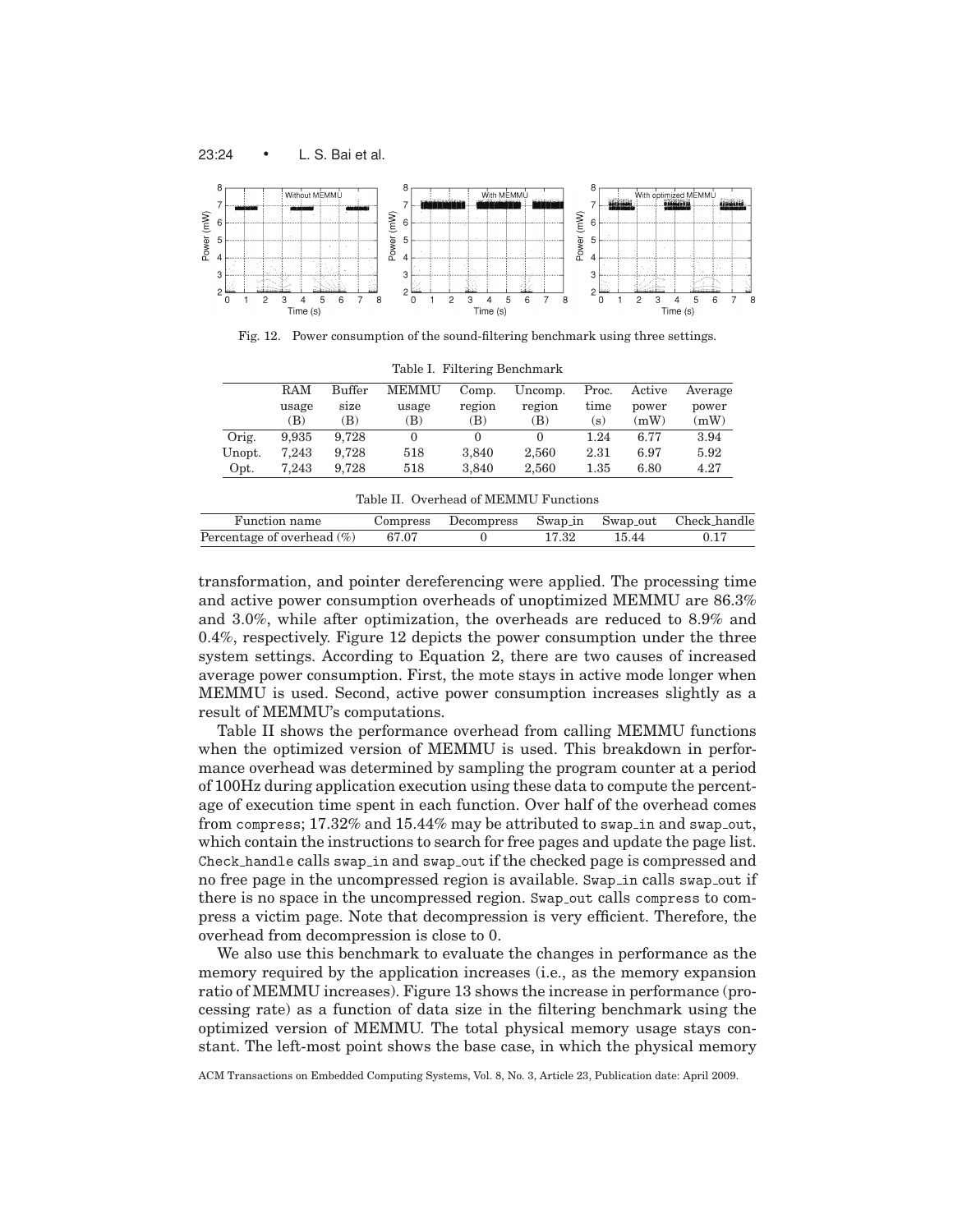

Fig. 13. Relation between performance and application data size.



Fig. 14. Energy overhead of MEMMU as a function of duty cycle.

is sufficient to run the application. In this case, MEMMU is not used. Each of the other points in the figure corresponds to an optimal memory division that minimizes the performance overhead, while meeting the memory requirement. The results show that the performance penalty stays almost constant, despite increasing application data size. Therefore, even though a larger compression region is needed as application data sets grow, the performance overhead of MEMMU is fairly stable.

#### 5.2 Image Convolution

Our second example application is a convolution algorithm in which a large matrix is convolved with a  $3 \times 3$  coefficient kernel matrix. Note that 2-D convolution is used for graphical images. In order to permit consistent input to allow fair comparisons for each test case, the input images were generated by scaling the same image to different sizes; a gray-scale image of a cloudy sky was used. The input images were transferred to the mote via USB. Table III compares the input and output image sizes, RAM usage, processing rate, execution time, and average power consumption of the benchmark application under three settings. The results indicate that using the same amount of physical RAM, MEMMU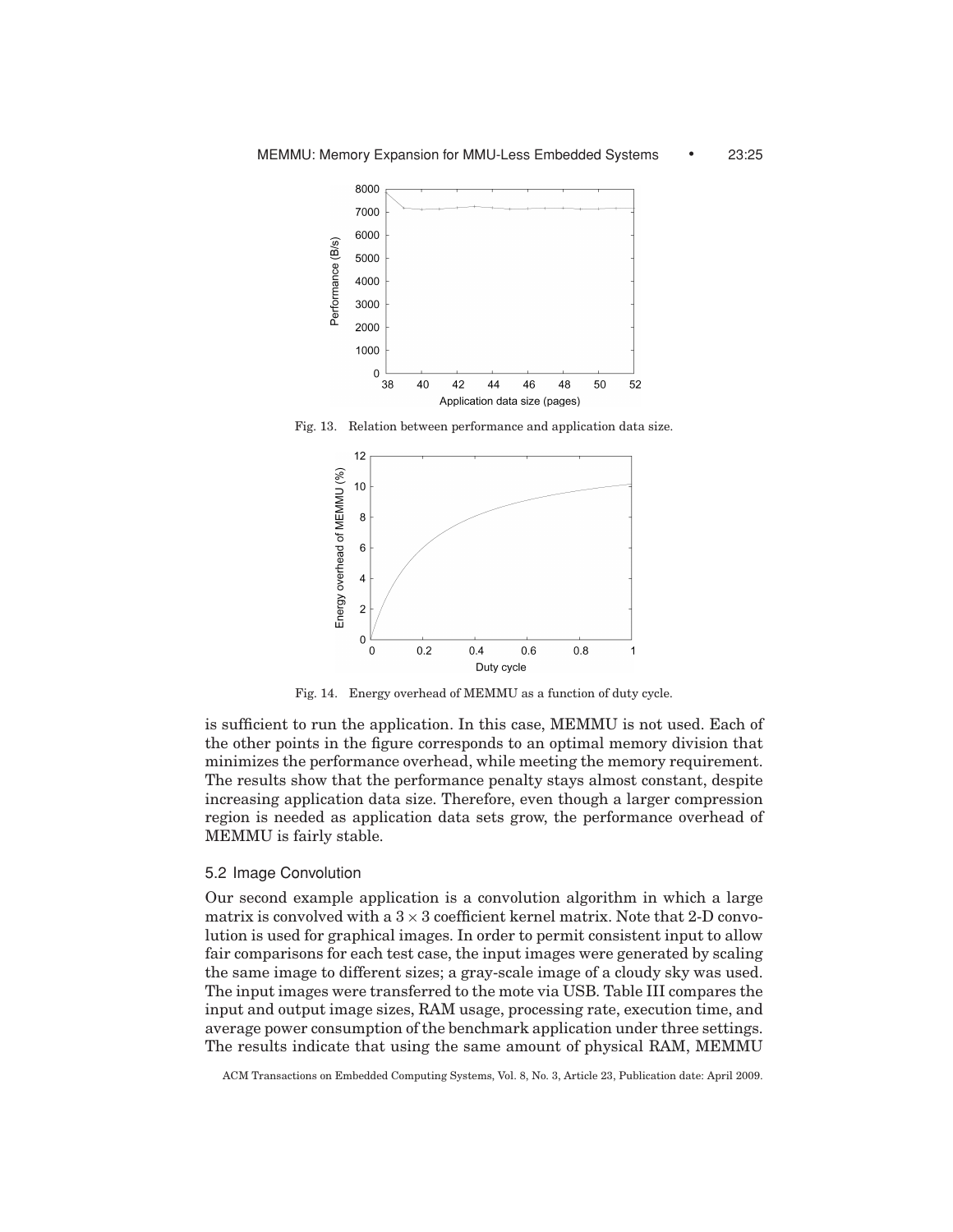### 23:26 • L. S. Bai et al.

|        | Table III. Convolution Benchmark |       |        |       |        |         |       |       |        |  |
|--------|----------------------------------|-------|--------|-------|--------|---------|-------|-------|--------|--|
|        | RAM                              | Input | Output | MEMMU | Comp.  | Uncomp. | Proc. | Proc. | Active |  |
|        | usage                            | image | image  | usage | region | region  | time  | rate  | power  |  |
|        | B)                               | (B)   | (B)    | B)    | (B)    | (B)     | [s)   | (B/s) | (mW)   |  |
| Orig.  | 9.739                            | 4.900 | 4.624  |       |        |         | 1.50  | 6.349 | 6.57   |  |
| Unopt. | 9.739                            | 6.084 | 5.776  | 638   | 6400   | 2304    | 4.47  | 2.653 | 6.82   |  |
| Opt.   | 9.739                            | 6.084 | 5.776  | 638   | 6400   | 2304    | 2.88  | 4.118 | 6.75   |  |

 $T<sub>1</sub>$ ble III.  $C<sub>2</sub>$  Convolution Benchmark

Table IV. Light Sampling Benchmark

|        | RAM   | <b>Buffer</b> | <b>MEMMU</b> | Comp.  | Uncomp. | Proc. | Proc. | Active |
|--------|-------|---------------|--------------|--------|---------|-------|-------|--------|
|        | usage | size          | usage        | region | region  | time  | rate  | power  |
|        | (B)   | B)            | (B)          | (B)    | (B)     | (s)   | (B/s) | (mW)   |
| Orig.  | 9.474 | 9.040         |              |        |         | 4.39  | 2.059 | 57.44  |
| Unopt. | 9.474 | 13.200        | 603          | 5.120  | 3.328   | 6.53  | 2.021 | 58.61  |
| Opt.   | 9.474 | 13.200        | 603          | 5.120  | 3.328   | 6.47  | 2.040 | 58.11  |

allows the application to handle images that require more memory than is physically available: The unmodified TelosB can only handle an input image smaller than 4.8KB, while MEMMU allows the mote to process images that are 25% larger (6KB). Since the delta compression algorithm is less efficient for 8-bit images, the compression ratio in this case is 62.4%. We believe a lossy compression algorithm designed for image data would permit a higher usable memory improvement ratio.

Unfortunately, the increase in image size imposes a cost. Using MEMMU results in a 58.2% decrease in processing rate and 3.8% increase in power consumption. After applying small object optimization and handle check hoisting, the processing rate penalty was reduced to 35.1% and the power consumption penalty was reduced to 2.1%. Please note that the image convolution benchmark was the only benchmark for which MEMMU had a performance overhead higher than 10% after optimization. The performance penalty reduction is smaller compared to other applications because pointer dereferencing cannot be used to reduce the penalty caused by address translation.

# 5.3 Data Sampling

The third example application is sensor data sampling. In this application, the mote senses the light level every 1ms and stores the data to a buffer. When the buffer is full, its contents are sent via the wireless transmitter. Small object optimization, handle check hoisting, and pointer dereferencing were applied to this benchmark. Table IV shows that with MEMMU, the buffer size is increased by 46.0% without increasing physical memory usage. The average power consumption overheads are 2.0% and 1.1% for unoptimized and optimized MEMMU, respectively. The processing time and processing rate measure the time and speed of transmitting the data in the buffer. The processing rate is reduced by 1.8% with unoptimized MEMMU. Optimizations reduced the performance overhead to 0.9%.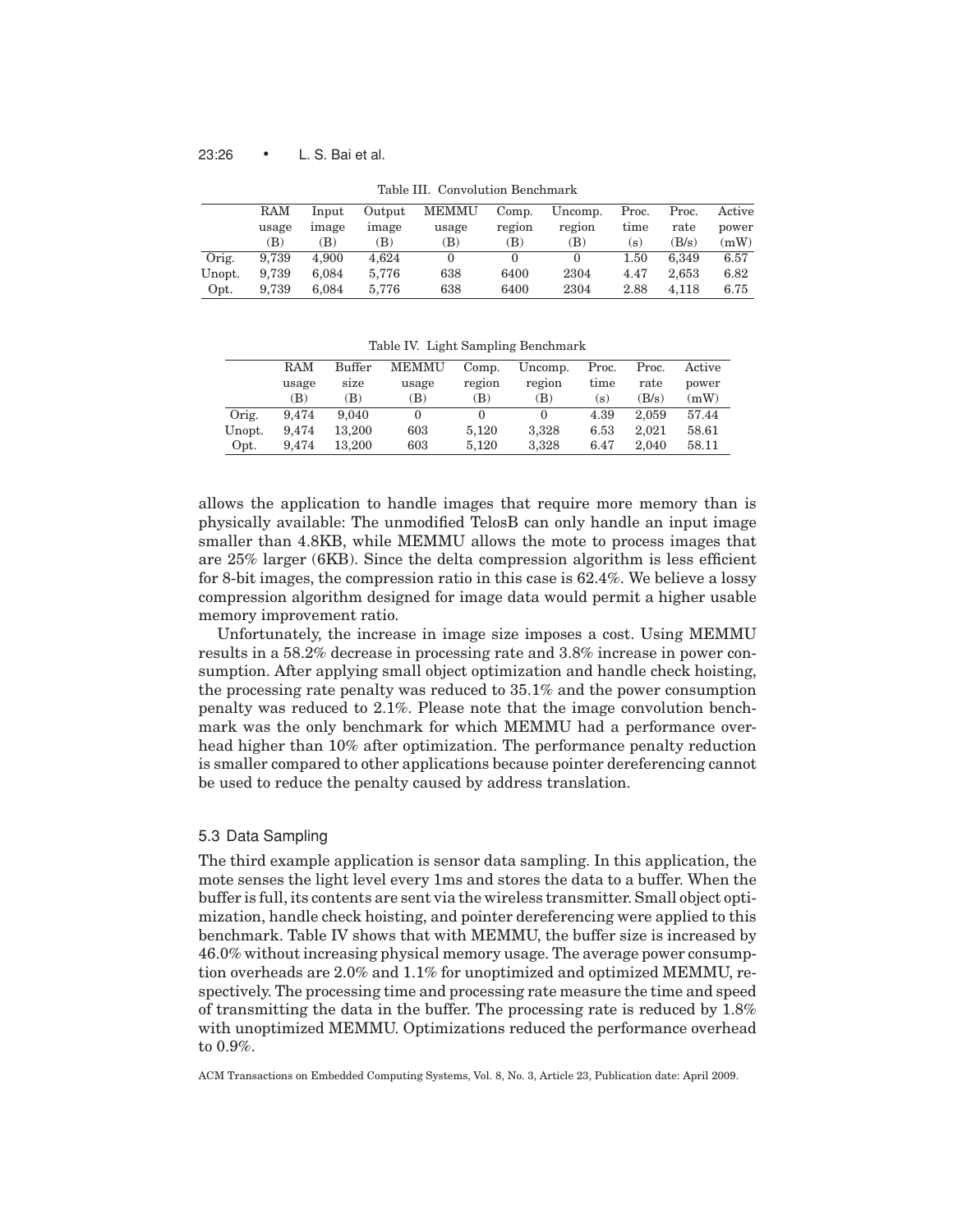|        | RAM   | Buffer | <b>MEMMU</b> | Comp.  | Uncomp. | Proc. | Proc.  | Active |  |  |
|--------|-------|--------|--------------|--------|---------|-------|--------|--------|--|--|
|        | usage | size   | usage        | region | region  | time  | rate   | power  |  |  |
|        | (B)   | (B)    | (B)          | B)     | (B)     | (s)   | (B/s)  | (mW)   |  |  |
| Orig.  | 9.643 | 9.430  |              |        |         | 0.47  | 19.895 | 5.22   |  |  |
| Unopt. | 9.643 | 13.056 | 602          | 5.120  | 3.584   | 1.44  | 9.067  | 5.40   |  |  |
| Opt.   | 9.643 | 13.056 | 602          | 5.120  | 3,584   | 0.72  | 18.133 | 5.36   |  |  |

Table V. Covariance Matrix Computation Benchmark

Table VI. Correlation Computation Benchmark

|        | <b>RAM</b> | Signal | <b>MEMMU</b> | Comp.  | Uncomp. | Proc.             | Proc.   | Active |
|--------|------------|--------|--------------|--------|---------|-------------------|---------|--------|
|        | usage      | size   | usage        | region | region  | time              | rate    | power  |
|        | (B)        | (B)    | (B)          | (B)    | (B)     | $\left( s\right)$ | $B/s$ ) | (mW)   |
| Orig.  | 6.669      | 6.460  |              | 0      |         | 7.98              | 810     | 5.34   |
| Unopt. | 6.669      | 9.728  | 543          | 4532   | 1536    | 28.3              | 344     | 5.36   |
| Opt.   | 6.669      | 9.728  | 543          | 4532   | 1536    | 13.00             | 748     | 5.35   |

#### 5.4 Covariance Matrix Computation

The fourth example application is covariance matrix computation. This application is useful in statistical analysis and data reduction. For example, it is the first stage of principal component analysis. Each vector contains a number of scalars with different attributes (e.g., different types of sensor data). Smallobject optimization, runtime handle check optimization, and pointer dereferencing were applied to this benchmark. Table V shows that MEMMU permits more vectors to be processed at a single time: the buffer size increases by 38.5%. Although the performance penalty of unoptimized MEMMU is large (the processing rate is decreased by 54.4%), optimizations reduce it greatly. The processing rate using the optimized version of MEMMU is only 8.9% lower than the original application. The average power consumption penalties of both unoptimized and optimized MEMMU are below 4%.

# 5.5 Correlation Calculation

The last example application performs sound propagation delay estimation based on correlation calculation. This application is used to determine the relative locations of sensors. Small object optimization, runtime handle check optimization, and pointer dereferencing were applied to this benchmark. As shown in Table VI, MEMMU increases the size of the input data by 50.6%. Although the unoptimized version of MEMMU reduces the processing rate by 57.5%, the optimized MEMMU reduces the processing rate by only 7.6%. The penalties to average power consumption of both unoptimized and optimized MEMMU are no more than 0.5%.

# 5.6 Overhead of Code Size

Table VIII shows the increase in code size for each benchmark. On average, executables generated with MEMMU transformations are 30% larger than those directly compiled from the original source code. Nevertheless, the code size increase does not lead to flash memory size increase in current architectures because most sensor network nodes provide sufficient flash memory (e.g., the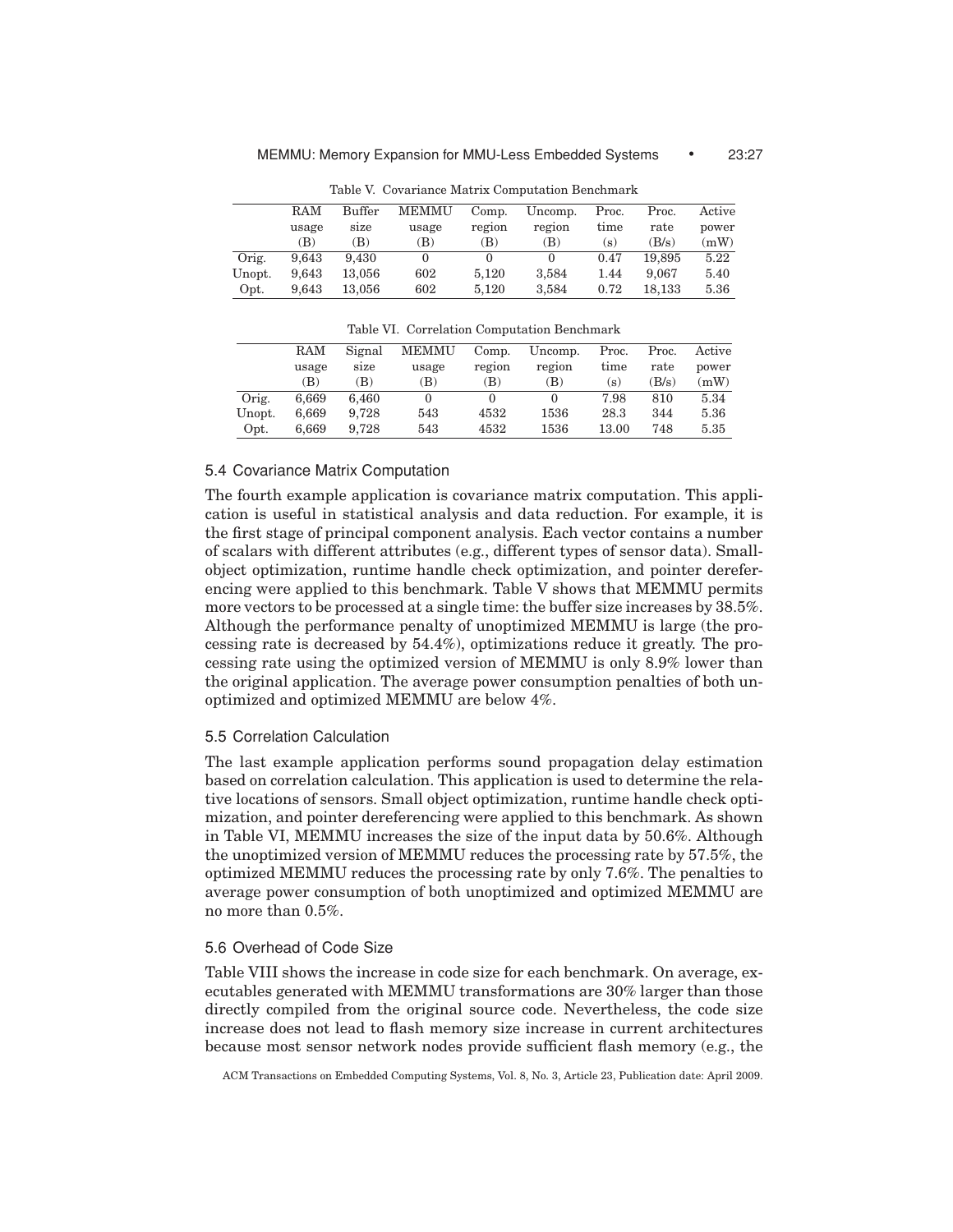# 23:28 • L. S. Bai et al.

|             |              | Run time of benchmarks with different MEMMU optimizations (s) |          |        |                |             |  |  |  |  |
|-------------|--------------|---------------------------------------------------------------|----------|--------|----------------|-------------|--|--|--|--|
|             |              | Runtime                                                       | Handle   |        | Runtime handle | Loop trans. |  |  |  |  |
|             | Unopt.       | handle                                                        | check    | Loop   | check &        | & pointer   |  |  |  |  |
| Benchmark   | <b>MEMMU</b> | check                                                         | hoisting | trans. | pointer deref. | deref.      |  |  |  |  |
| Filtering   | 1.84         | 1.25                                                          | 1.30     | 1.18   | 1.20           | 1.12        |  |  |  |  |
| Sampling    | 5.39         | 5.38                                                          | N.A.     | N.A.   | 5.37           | N.A.        |  |  |  |  |
| Correlation | 21.11        | 22.50                                                         | N.A.     | 22.53  | 15.20          | 12.94       |  |  |  |  |
| Covariance  | 1.12         | 0.86                                                          | 0.83     | N.A.   | 0.53           | N.A.        |  |  |  |  |
| Convolution | 2.88         | 2.63                                                          | 1.97     | N.A.   | N.A.           | N.A.        |  |  |  |  |

Table VII. Comparison of Optimization Techniques

Table VIII. Code Size Overhead Introduced by MEMMU

| Code size       | Filtering | Convolution | Sampling | Covariance | Correlation |
|-----------------|-----------|-------------|----------|------------|-------------|
| Original $(B)$  | 16.020    | 16.725      | 15.282   | 16.400     | 16.919      |
| With MEMMU (B)  | 20,888    | 21.882      | 18.630   | 21.631     | 22,019      |
| Overhead $(\%)$ | 30.4      | 30.8        | 21.9     | 31.9       | 30.1        |

TelosB has 48KB of program flash memory and the MicaZ has 128KB of program flash memory). Therefore, the overhead of code size can be neglected unless the amount of code memory becomes a tight constraint. This is not expected in the near future due to the high density of floating-gate technologies such as EEPROMs and flash memory, relative to SRAM.

# 5.7 Comparisons on Different Optimization Techniques

To understand the relative benefits of the proposed optimization techniques, we compare the improvement in performance by applying these approaches individually and in combination to five benchmarks. Table VII shows the execution time of the applications with unoptimized MEMMU and MEMMU augmented with different optimization techniques. "N.A." indicates that an optimization technique cannot be applied to the corresponding benchmark. For instance, loop transformation cannot be used for the sensor data sampling application because the program is an implicit loop that executes the next iteration only when a hardware-triggered event occurs; there is no explicit loop structure in the code that can be transformed. Note that the runtime handle check optimization increases the execution time of the unoptimized MEMMU for the correlation computation benchmark because this application carries out interleaved access to two arrays. Generally, loop transformation with pointer dereferencing outperforms other optimization techniques because this combination can achieve the largest reduction in the number of handle checks and address translations.

#### 5.8 Compression Ratio Estimation and Probability of Memory Exhaustion

As discussed in Section 4.8, the division between the compressed and the uncompressed regions is based on an estimated compression ratio. Underestimating the compression ratio will result in failure due to memory exhaustion. We will now use a statistical technique to analyze the probability of running out of memory for a real-world data set. The input data are vibration samples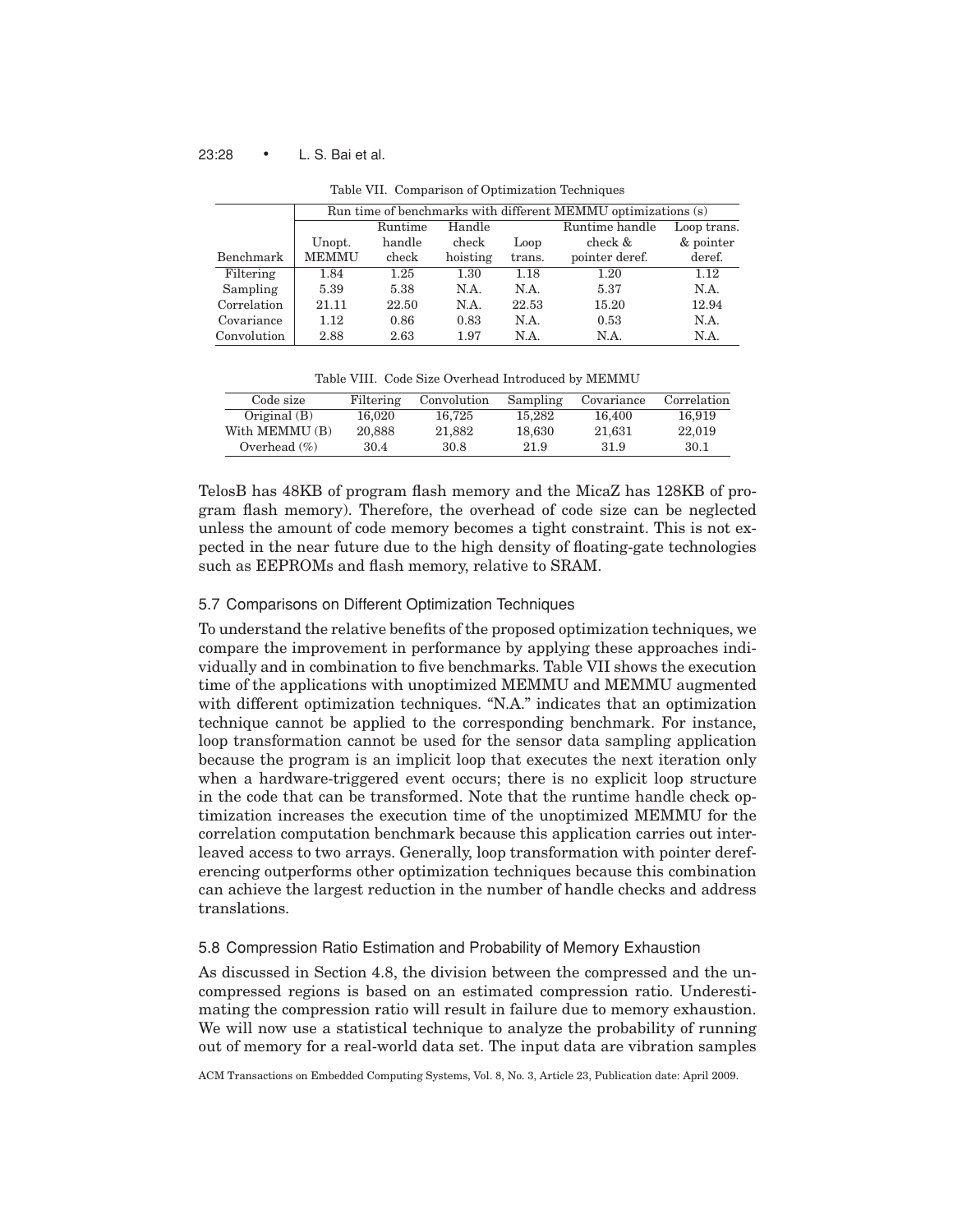

MEMMU: Memory Expansion for MMU-Less Embedded Systems • 23:29

Fig. 15. Aggregated compression ratio analysis on vibration data.

gathered from a wireless sensor network deployed in a building for infrastructure health monitoring [Dowding et al. 2005]. We divide the data into 256-byte pages and compress them with the delta compression algorithm, described in Section 4.6. The probability density function (PDF) of the page compression ratios is shown in Figure 15(a). The average compression ratio of an individual page is 64.7% and the standard deviation is 0.058. For a compressed region containing 30 compressed pages, we derive the average compression ratio by convolving the PDF of the page compression ratio by the number of compressed pages. Figure 15(b) shows the PDF of the aggregated compression ratio of pages in the compressed region. It still has an average of 64.7%, but with a much smaller standard deviation: 0.01. The standard deviation of the aggregated compression ratio decreases as the number of compressed pages increases due to the Law of Large Numbers. If we set the target compression ratio to 1.05  $\times$ the average compression ratio of individual pages (i.e., 67.9%), the probability of the aggregated compression ratio exceeding our target compression ratio every time the data in the compressed region change is 0.38%. This probability drops to  $1.74 \times 10^{-6}$ % if we set the target compression ratio to  $1.1 \times$  the average compression ratio of individual pages. If we use the data sampling period, 30 minutes, to approximate the period of updating the compressed region, Mean Time To Failure (MTTF) can be computed by dividing the sampling period by the failure probability. The MTTF increases from 131.6 hours to  $2.87 \times 10^7$  hours when we slightly increase target compression ratio from 67.9% to 71.2%. The same analysis is done with temperature data gathered from the same system. Figure 16 shows the results. The average compression ratio for an individual page is 38.6% and the standard deviation is 0.009. The standard deviation of the average compression ratio is 0.002. The probability of running out of memory every 30 minutes is  $5.5 \times 10^{-7}$ %, when the estimation compression ratio is  $1.05\times$  the average. The MTTF is  $9.1\times10^{7}$  hours.

This analysis is based on the assumption that compression ratios of pages in the compressed region are independent. Computing the correlation among pages in the compressed region is challenging and complex due to the interaction among sampling and computation. However, we can get a fairly conservative estimate of the correlation by observing that, for most applications,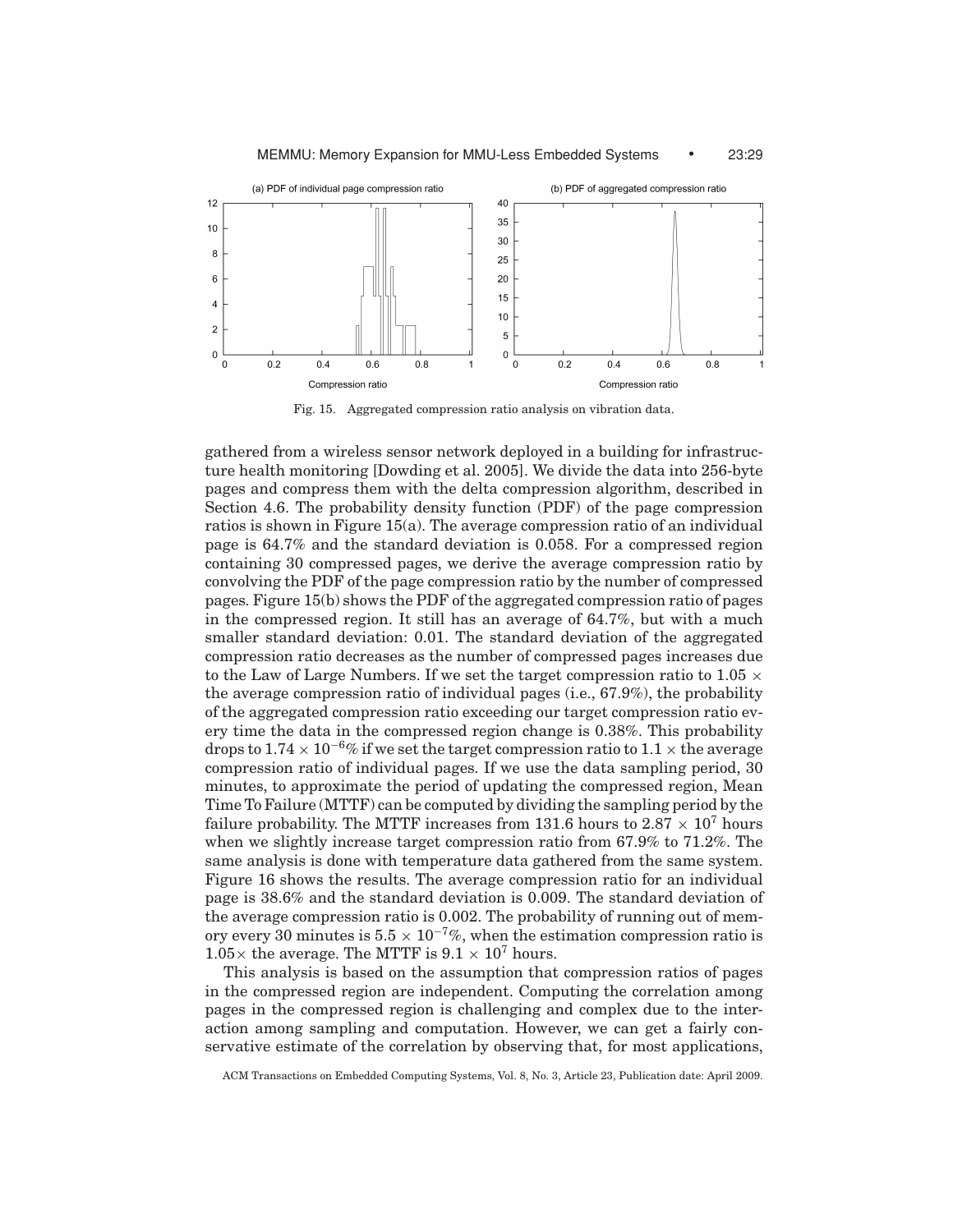

Fig. 16. Aggregated compression ratio analysis on temperature data.

adjacent pages of sampled data have greater compression correlation than those that are separated by more time. We computed the correlation of compression ratios of neighboring pages, and they are quite low (0.125 and 0.122) for the vibration and temperature monitoring applications.

# 5.9 Summary

23:30 • L. S. Bai et al.

To summarize, MEMMU reduces the physical memory requirements of applications by 27% or expands usable memory by up to 50%. The performance overhead of unoptimized MEMMU ranges from 57.5% to 86.3%. For four of the five benchmarks, optimization techniques reduce the performance overhead to below 10%. However, the image convolution application is an exception. Its performance overhead after optimization is 35.1% because the pointer dereferencing optimization technique cannot be used. There is a trade-off between memory expansion proportion and performance. Larger usable memory is obtained by using a larger compressed memory region, but this results in more compression/decompression and data migration operations, reducing speed.

Please note that we were quite conservative in our evaluation of MEMMU. The original goal of MEMMU is to expand memory allowing applications requiring more memory than physically present to still run. However, if we were to only test such large benchmarks, the outcome would often be "crash" for a system without MEMMU and "finish execution" for a system with MEMMU. Such an evaluation scheme would not illustrate the impact of MEMMU on performance. Therefore, we reduced the data set size of the application running without MEMMU and compared the data processing rates of the smaller applications with those of more demanding applications running with MEMMU.

The energy consumption overhead imposed by MEMMU depends on the duty cycle and communication activity of the applications. Duty cycle is the fraction of time that the wireless sensor mote is active. An upper-bound on the energy overhead can be derived from our average active power overhead and runtime overhead. This upper-bound is 12%. Many real-world applications have duty cycles lower than 10% in order to maximize the life time of the system [Hartung et al. 2006; Tolle et al. 2005]. In this case, the energy consumption overhead of MEMMU decreases as the system spends more time in idle mode. Note that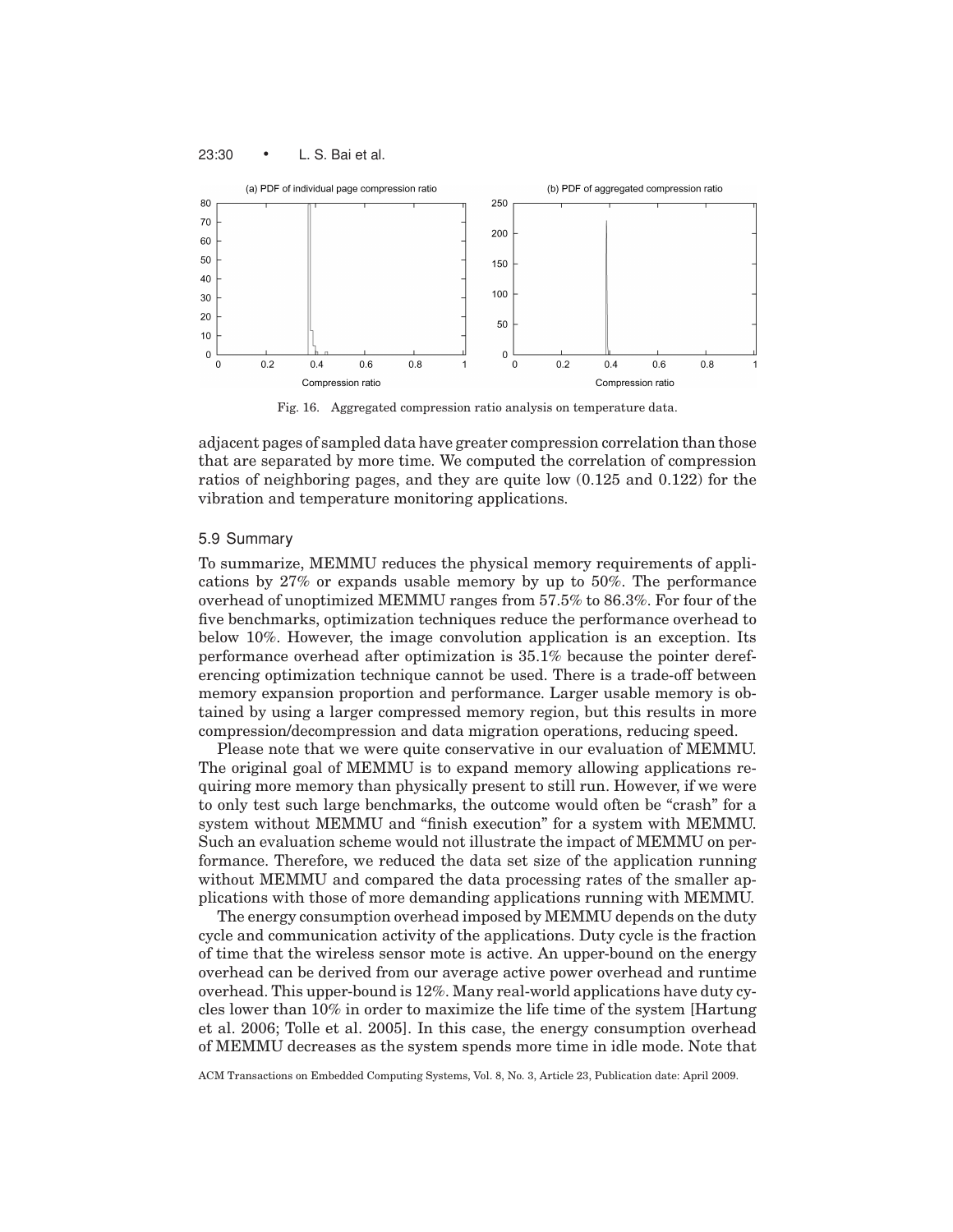the most direct alternative to using MEMMU is using a sensor network node with more RAM. This may be impossible, due to the limited types of nodes available. However, even if it is possible, increasing memory quantity increases its power consumption. An analysis with CACTI [Tarjan et al. 2006] indicates that for a 180nm process, doubling the amount of memory from 10KB to 20KB increases read and write energy consumption by 50% and 30%, respectively. Leakage power is also increased, although leakage will only be a serious problem if future sensor network node processors are fabricated using finer process technologies such as 90nm or 65nm. The power consumption during wireless data transmission is approximately  $10\times$  as high as when the radio is turned off for TelosB and  $3.8\times$  as high for MicaZ [Polastre et al. 2005]. For applications that require periodic data transmission to a base station, or constant data exchange among nodes, the energy overhead of MEMMU will be negligible. Given 8% runtime overhead and 4% computation power overhead, Figure 14 shows the energy overhead of MEMMU as a function of duty cycle assuming 2% of the time is spent transmitting. For applications with duty cycles lower than 10%, MEMMU has an energy overhead smaller than 4%.

# 6. CONCLUSIONS

We have described MEMMU, an efficient software-based technique to increase usable memory in MMU-less embedded systems via automated online compression and decompression of in-RAM data. A number of compile-time and runtime optimizations are used to minimize its impact on the performance and power consumption. Different optimization approaches may impact performance in different ways, depending on application memory reference patterns. An efficient delta-based compression algorithm was designed for sensor data compression. MEMMU was evaluated using a number of representative wireless sensor network applications. Experimental results indicate that the proposed optimization techniques improve MEMMU's performance and that MEMMU is capable of increasing usable memory by 39%, on average, with less than 10% performance and power consumption penalties for all but one application. We have released MEMMU for free academic and nonprofit use [MEMMU].

#### ACKNOWLEDGMENTS

We would like to thank Siddharth Choudhary and Tony Givargis for sharing their technical report [Choudhuri and Givargis 2005] and their helpful observations on software-controlled virtual memory. We would also like to thank Matthew Simpson, Bhuvan Middha, and Rajeev Barua for sharing a preprint of their inspiring paper on segment protection [Simpson et al. 2005] as well as Charles Dowding and Mat Kotowsky for sharing their data [Dowding et al. 2005].

#### **REFERENCES**

ABRACH, H., BHATTI, S., CARLSON, J., DAI, H., ROSE, J., SHETH, A., SHUCKER, B., AND HAN, R. 2003. MANTIS: system support for MultimodAl NeTworks of in-situ sensors. In *Proceedings of the International Workshop on Wireless Sensor Networks and Applications*. ACM, New York, 50–59. BANERJEE, U. 1993. *Loop Transformations for Restructuring Compilers: The Foundations*. Kluwer

Academic Publishers, Boston, MA.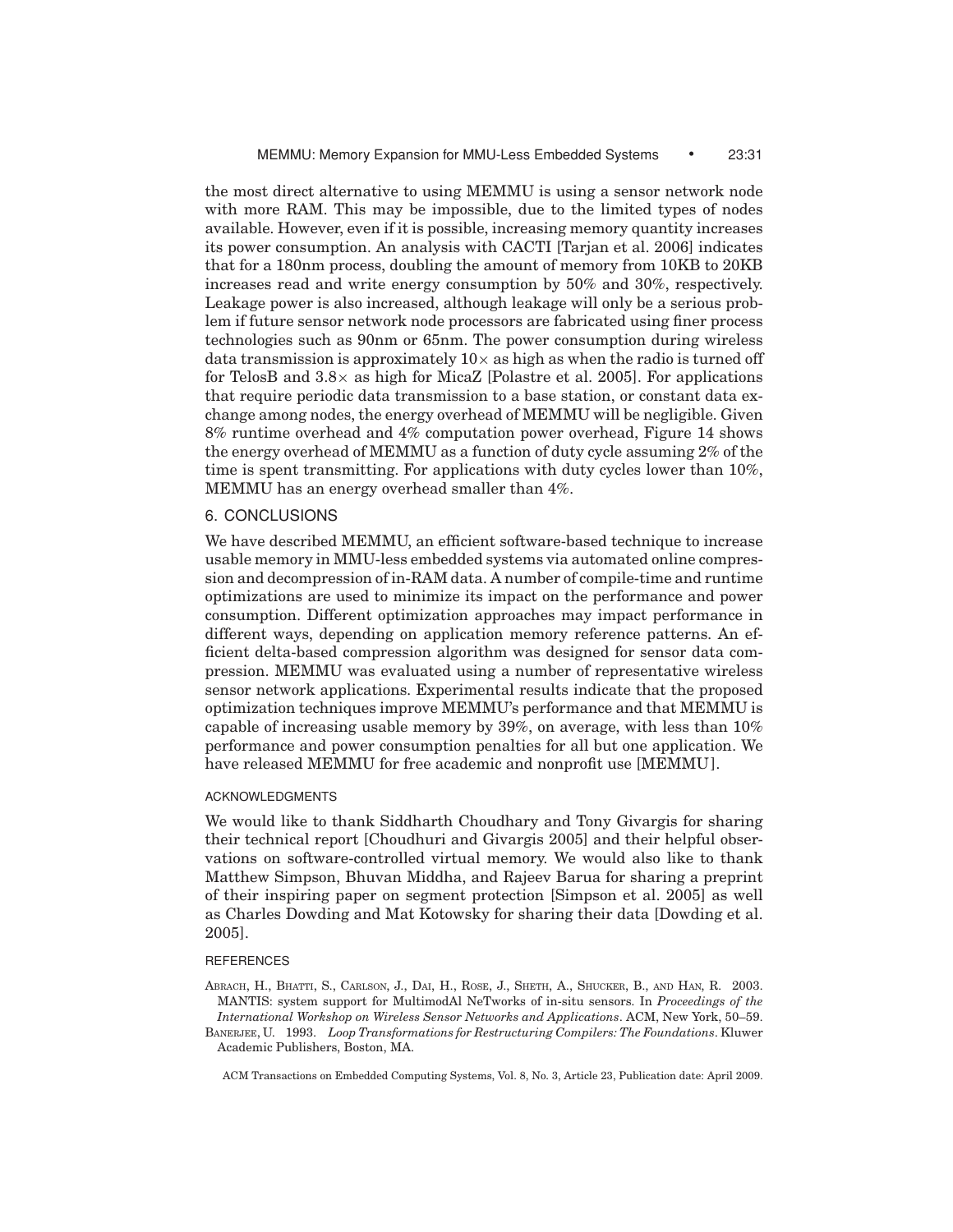#### 23:32 • L. S. Bai et al.

- BISWAS, S., SIMPSON, M., AND BARUA, R. 2004. Memory overflow protection for embedded systems using runtime checks, reuse and compression. In *Proceedings of the International Conference on Compilers, Architecture & Synthesis for Embedded Systems (CASES'04)*. ACM, New York, 280–291.
- CHOUDHURI, S. AND GIVARGIS, T. 2005. Software virtual memory management for MU-less embedded systems. Tech. rep., Center for Embedded Computer Systems, University of California, Irvine.
- COOPRIDER, N. AND REGEHR, J. 2007. Online compression for on-chip RAM. In *Proceedings of the Programming Languages Design and Implementation*. ACM, New York.
- DOUGLIS, F. 1993. The compression cache: Using online compression to extend physical memory. In *Proceedings of the USENIX Conference*. 519–529.
- DOWDING, C. H. AND MCKENNA, L. M. 2005. Crack response to long-term and environmental and blast vibration effects. *J. Geotech. Geoenviron. Eng. 131*, 9, 1151–1161.
- ENGELSON, V., FRITZSON, D., AND FRITZSON, P. 2000. Lossless compression of high-volume numerical data from simulations. In *Proceedings of the Data Compression Conference.* IEEE, Los Alamitos, CA, 574.
- FRANKE, B. AND O'BOYLE, M. 2001. Compiler transformation of pointers to explicit array accesses in DSP applications. In *Proceedings of the International Conference on Compiler Construction*. Springer, Berlin, Germany, 69–85.
- GANESAN, P., VENUGOPALAN, R., PEDDABACHAGARI, P., DEAN, A., MUELLER, F., AND SICHITIU, M. 2003. Analyzing and modeling encryption overhead for sensor network nodes. In *Proceedings of the International Conference on Wireless Sensor Networks and Applications*. ACM, New York, 151– 159.
- GAY, D., LEVIS, P., AND CULLER, D. 2005. Software design patterns for TinyOS. In *Proceedings of the Conference on Languages, Compilers, and Tools for Embedded Systems*. ACM, New York, 40–49.
- GAY, D., LEVIS, P., CULLER, D., AND BREWER, E. 2003. nesC 1.1 language reference manual. http://nescc.sourceforge.net/papers/nesc-ref.pdf.
- GEHRKE, J. AND MADDEN, S. 2004. Query processing in sensor networks. *Pervasive Comput. 3*, 1, 46–55.
- GUESTRIN, C., BODI, P., THIBAU, R., PASKI, M., AND MADDE, S. 2004. Distributed regression: an efficient framework for modeling sensor network data. In *Proceedings of the International Symposium on Information Processing in Sensor Networks*. ACM, New York, 1–10.
- HARTUNG, C., HAN, R., SEIELSTAD, C., AND HOLBROOK, S. 2006. FireWxNet: a multi-tiered portable wireless system for monitoring weather conditions in wildland fire environments. In *Proceedings of the International Conference on Mobile Systems, Applications, and Services*. ACM, New York, 28–41.
- HELLERSTEIN, J. M. AND WANG, W. 2004. Optimization of in-network data reduction. In *Proceedings of the International Workshop on Data Management for Sensor Networks*. ACM, New York, 40–47.
- KARLOF, C. AND WAGNER, D. 2003. Secure routing in wireless sensor networks: attacks and countermeasures. *Elsevier's AdHoc Networks J. 1*, 2–3, 293–315.
- LATTNER, C. AND ADVE, V. 2004. LLVM: A compilation framework for lifelong program analysis & transformation. In *Proceedings of the International Symposium on Code Generation and Optimization*. ACM, New York, 75–86.
- LEKATSAS, H., HENKEL, J., AND WOLF, W. 2000. Code compression for low power embedded system design. In *Proceedings of the Design Automation Conference*. IEEE, Los Alamitos, CA, 294–299.
- LI, D., WONG, K., HU, Y., AND SAYEED, A. 2002. Detection, classification, and tracking of targets. *Signal Process. Mag. 19*, 2, 17–29.
- MADDEN, S., FRANKLIN, M., HELLERSTEIN, J., AND HONG, W. 2002. TAG: a tiny aggregation service for ad-hoc sensor networks. In *Proceedings of the Symposium on Operating Systems Design and Implementation.* ACM, New York, 131–146.
- MCKINLEY, K. S., CARR, S., AND WEN TSENG, C. 1996. Improving data locality with loop transformations. *ACM Trans. Program. Lang*. Syst. 424–453.
- MEMMU. Memory expansion on embedded systems without MMUs. http://robertdick.org/tools/html.